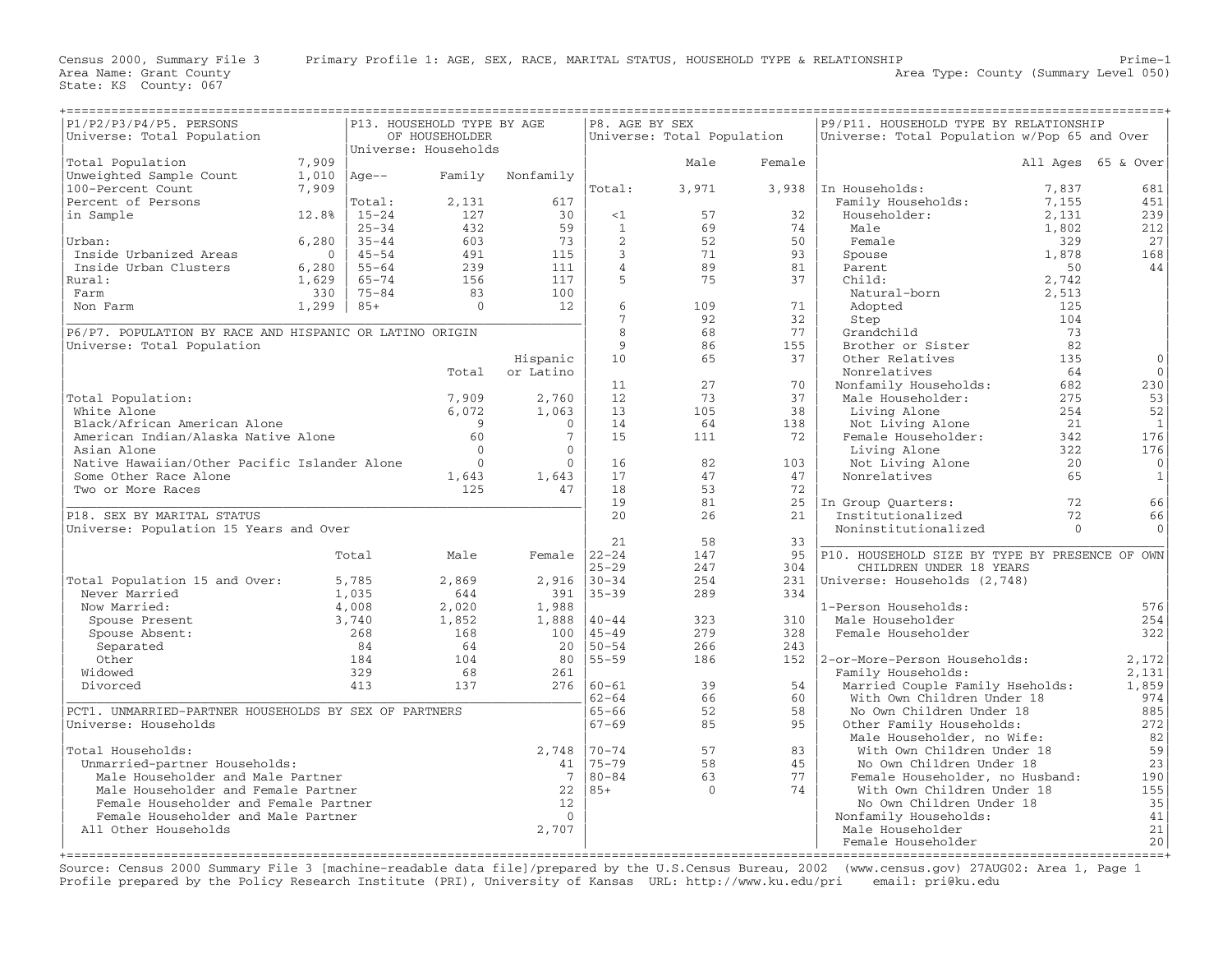Census 2000, Summary File 3 Primary Profile 2: GRANDPARENTS; FAMILY TYPE; CITIZENSHIP, BIRTHPLACE, ENTRY YEAR; LANGUAGE Prime−2 Area Type: County (Summary Level 050) Area Name: Grant County<br>State: KS County: 067

| PCT8. GRANDPARENTS BY LENGTH OF TIME RESPONSIBLE<br>FOR GRANDCHILDREN UNDER 18 YEARS<br>Universe: Population 30 Years and Over in Households   Universe: Families |                | UNDER 18 YEARS BY AGE OF OWN CHILDREN                                                |             |                | P15. FAMILY TYPE BY PRESENCE OF OWN CHILDREN   P21. PLACE OF BIRTH BY CITIZENSHIP STATUS<br>Universe: Total Population                       |                                            |
|-------------------------------------------------------------------------------------------------------------------------------------------------------------------|----------------|--------------------------------------------------------------------------------------|-------------|----------------|----------------------------------------------------------------------------------------------------------------------------------------------|--------------------------------------------|
|                                                                                                                                                                   |                |                                                                                      |             |                | Total Population:                                                                                                                            | 7,909                                      |
| Total Pop. 30+ in Households:                                                                                                                                     | 4,095          | Total Families:                                                                      |             | 2,131          | Native:                                                                                                                                      | 6,939                                      |
| Living with Own Grandchildren                                                                                                                                     |                |                                                                                      |             |                | Born in State of Residence                                                                                                                   | 4,397                                      |
| Under 18 Years:                                                                                                                                                   | 103            | Married Couple Families: 1,859<br>With Own Children Under 18: 974                    |             |                | Born in Other State in the                                                                                                                   |                                            |
| Grandparents Responsible for                                                                                                                                      |                | Under 6 Years Only                                                                   |             | 241            | United States:                                                                                                                               | 2,533                                      |
| Own Grandchildren Under 18 Years: 77                                                                                                                              |                | Under $6$ and $6$ to $17$ Years                                                      |             | 232            | Northeast                                                                                                                                    | 46                                         |
| Length of Time --                                                                                                                                                 |                | 6 to 17 Years Only                                                                   |             | 501            | Midwest                                                                                                                                      | 588                                        |
| Less Than 6 Months                                                                                                                                                | $\overline{0}$ | No Own Children Under 18                                                             |             | 885            | South                                                                                                                                        | 1,311                                      |
| 6 to 11 Months                                                                                                                                                    | $\Omega$       |                                                                                      |             |                | West                                                                                                                                         | 588                                        |
| 1 to 2 Years                                                                                                                                                      | 18             | Other Families:                                                                      |             | 272            | Born Outside the United States:                                                                                                              | 9                                          |
| 3 to 4 Years                                                                                                                                                      | 53             | Male Householder,<br>No Wife Present:<br>With Own Children Under 18:                 |             |                | Puerto Rico                                                                                                                                  | $\overline{0}$                             |
| 5 Years or More                                                                                                                                                   | 6              |                                                                                      |             | 82             | U.S. Island Areas                                                                                                                            | $\mathbf{0}$                               |
|                                                                                                                                                                   |                |                                                                                      |             | 59             | Born Abroad of American                                                                                                                      |                                            |
| Grandparents Not Responsible for                                                                                                                                  |                | Under 6 Years Only                                                                   |             | $\overline{7}$ | Parent (s)                                                                                                                                   | 9                                          |
| Own Grandchildren Under 18 Years                                                                                                                                  | 26             |                                                                                      |             |                |                                                                                                                                              |                                            |
|                                                                                                                                                                   |                | Under 6 and 6 to 17 Years 10<br>6 to 17 Years Only 42<br>No Own Children Under 18 23 |             |                | Foreign Born:<br>Foreign Born:<br>Naturalized Citizen                                                                                        | 970                                        |
| Not Living with Own Grandchildren                                                                                                                                 |                |                                                                                      |             |                |                                                                                                                                              | 328                                        |
| Under 18 Years:                                                                                                                                                   | 3,992          |                                                                                      |             |                | Not a Citizen                                                                                                                                | 642                                        |
|                                                                                                                                                                   |                | Female Householder,                                                                  |             |                |                                                                                                                                              |                                            |
| PCT9. HOUSEHOLD RELATIONSHIP BY GRANDPARENTS LIVING                                                                                                               |                | No Husband Present:<br>With Own Children Under 18:                                   |             | 190            | 155   P19. LANGUAGE SPOKEN AT HOME BY ABILITY                                                                                                |                                            |
| WITH OWN GRANDCHILDREN UNDER 18 YEARS BY                                                                                                                          |                | Under 6 Years Only                                                                   |             | 36             | TO SPEAK ENGLISH                                                                                                                             |                                            |
| RESPONSIBILITY FOR OWN GRANDCHILDREN                                                                                                                              |                | Under 6 and 6 to 17 Years                                                            |             |                | 25   Universe: Population 5 Years and Over                                                                                                   |                                            |
| Universe: Population 30 Years and Over in                                                                                                                         |                | 6 to 17 Years Only                                                                   |             | 94             |                                                                                                                                              |                                            |
| Households                                                                                                                                                        |                | No Own Children Under 18                                                             |             |                | 35 Total Population 5 and Over:                                                                                                              | 7,241                                      |
|                                                                                                                                                                   |                |                                                                                      |             |                |                                                                                                                                              |                                            |
| Total Pop. 30+ in Households:                                                                                                                                     | 4,095          | P23. YEAR OF ENTRY BY CITIZENSHIP STATUS                                             |             |                | Speak Only English                                                                                                                           | 5,077                                      |
|                                                                                                                                                                   |                | Universe: Foreign-born Population                                                    |             |                |                                                                                                                                              |                                            |
| Householder or Spouse:                                                                                                                                            | 3,890          |                                                                                      |             |                | Speak Spanish:<br>speak Spanish:<br>Speak English "Very Well"<br>Speak English "Well"<br>Speak English "Not Well"<br>Peak English "Not Well" | 2,087                                      |
| Living w/Own Grandchild Under 18:                                                                                                                                 | 85             |                                                                                      | Naturalized | Not a          |                                                                                                                                              | 1,277                                      |
| Responsible for Own Grandchild                                                                                                                                    | 77             | Year of Entry-- Citizen                                                              |             | Citizen        |                                                                                                                                              | 426                                        |
| Not Responsible for Own Grandchild                                                                                                                                | $\mathcal{R}$  |                                                                                      |             |                |                                                                                                                                              | 284                                        |
| Not Living w/Own Grandchild Under 18                                                                                                                              | 3,805          | Total Foreign-born: 328<br>1990 to March 2000 58<br>1980 to 1989 123                 |             | 642            | Speak English "Not at All"                                                                                                                   | 100                                        |
|                                                                                                                                                                   |                |                                                                                      |             | 433            |                                                                                                                                              |                                            |
| Parent or Parent-in-Law of<br>Householder:                                                                                                                        | 50             | Before 1980                                                                          | 147         | 119<br>90      | Speak Other Indo-European Lang.:<br>Speak English "Very Well"                                                                                | 72<br>62                                   |
| Living w/Own Grandchild Under 18:                                                                                                                                 | 18             |                                                                                      |             |                |                                                                                                                                              | 10                                         |
| Responsible for Own Grandchild                                                                                                                                    | $\Omega$       | P22. YEAR OF ENTRY                                                                   |             |                |                                                                                                                                              | $\overline{0}$                             |
| Not Responsible for Own Grandchild                                                                                                                                | 18             | Universe: Foreign-born Population                                                    |             |                |                                                                                                                                              | $\overline{0}$                             |
| Not Living w/Own Grandchild Under 18                                                                                                                              | 32             |                                                                                      |             |                |                                                                                                                                              |                                            |
|                                                                                                                                                                   |                | Total Foreign-born Population:                                                       |             | 970            | Speak Asian/Pacific Island Lang.:                                                                                                            |                                            |
| Other Relatives or Nonrelatives of                                                                                                                                |                |                                                                                      |             |                | Speak English "Very Well"<br>Speak English "Well"<br>Speak English "Not Well"                                                                | $\begin{array}{c} 5 \\ 5 \\ 0 \end{array}$ |
| Householder:                                                                                                                                                      | 155            | 1995 to March 2000                                                                   |             | 259            |                                                                                                                                              |                                            |
| Living w/Own Grandchild Under 18:                                                                                                                                 | $\bigcirc$     | 1990 to 1994                                                                         |             | 232            |                                                                                                                                              | $\mathbf 0$                                |
| Responsible for Own Grandchild                                                                                                                                    | $\bigcirc$     | 1985 to 1989                                                                         |             | 143            | Speak English "Not at All"                                                                                                                   | $\overline{0}$                             |
| Not Responsible for Own Grandchild                                                                                                                                | $\overline{0}$ | 1980 to 1984                                                                         |             | 99             |                                                                                                                                              |                                            |
| Not Living w/Own Grandchild Under 18                                                                                                                              | 155            | 1975 to 1979                                                                         |             | 84             | Speak Other Languages:                                                                                                                       | $\mathsf{O}\xspace$                        |
|                                                                                                                                                                   |                | 1970 to 1974                                                                         |             | 46             | Speak English "Very Well"                                                                                                                    | $\mathsf{O}\xspace$                        |
|                                                                                                                                                                   |                | 1965 to 1969                                                                         |             | 27             | Speak English "Well"                                                                                                                         | $\mathsf{O}\xspace$<br>$\overline{0}$      |
|                                                                                                                                                                   |                | Before 1965                                                                          |             | 80             | Speak English "Not Well"                                                                                                                     | $\mathbf{0}$                               |
|                                                                                                                                                                   |                |                                                                                      |             |                | Speak English "Not at All"                                                                                                                   |                                            |
|                                                                                                                                                                   |                |                                                                                      |             |                |                                                                                                                                              |                                            |

Source: Census 2000 Summary File 3 [machine−readable data file]/prepared by the U.S.Census Bureau, 2002 (www.census.gov) 27AUG02: Area 1, Page 2 Profile prepared by the Policy Research Institute (PRI), University of Kansas URL: http://www.ku.edu/pri email: pri@ku.edu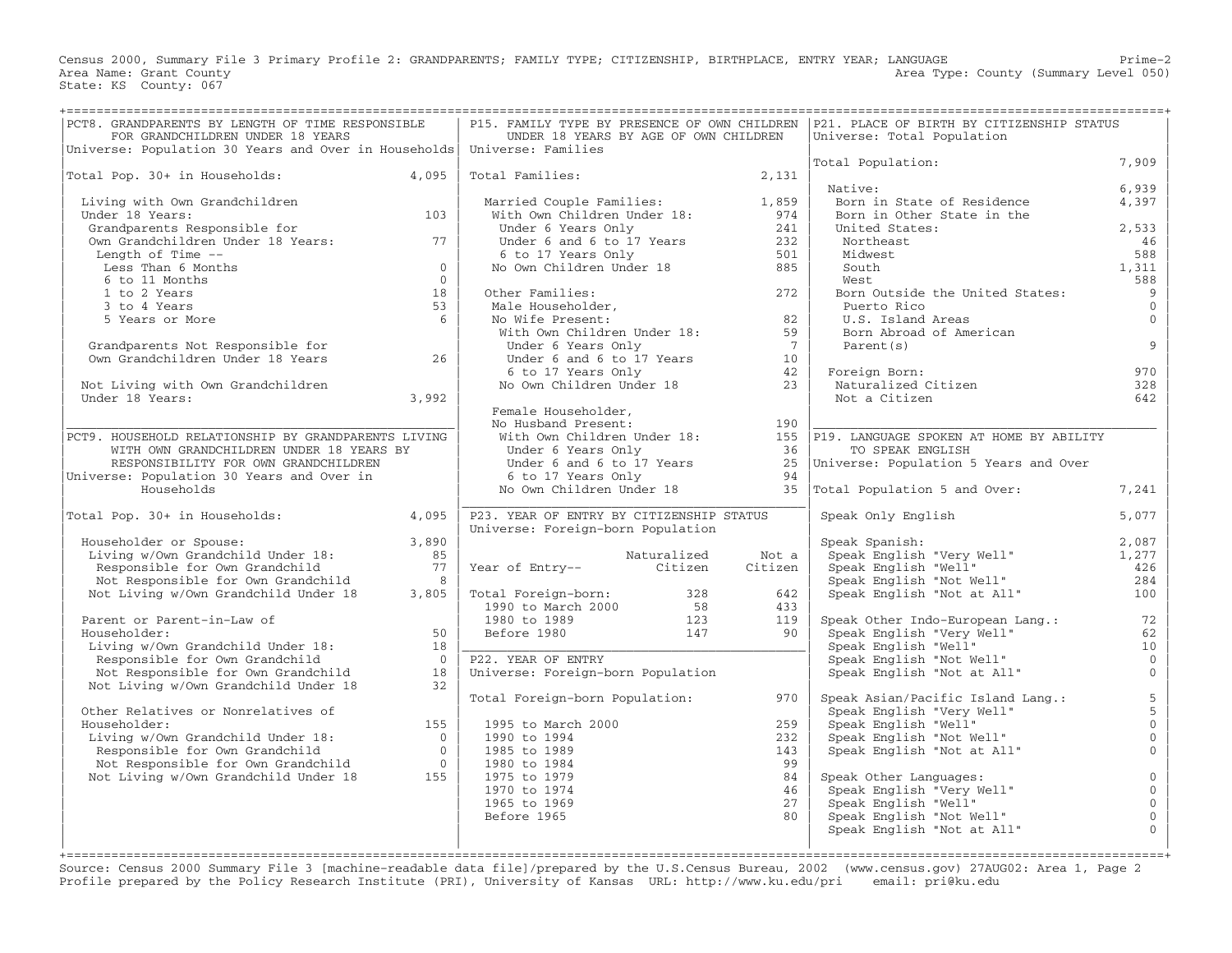| PCT16/PCT18 ANCESTRY                                                   |              |              |                         |              |              |                                       |              |                     |
|------------------------------------------------------------------------|--------------|--------------|-------------------------|--------------|--------------|---------------------------------------|--------------|---------------------|
| Two Universes: PCT16-Persons; PCT18-Total Ancestry Categories Reported |              |              |                         |              |              |                                       |              |                     |
|                                                                        | First        | Total        |                         | First        | Total        |                                       | First        | Total               |
| First Ancestry                                                         | 5,965        | N/A          |                         | Reported     | Reported     |                                       | Reported     | Reported            |
| Total Specified Ancestries                                             | N/A          | 6,908        |                         |              |              |                                       |              |                     |
| Acadian/Cajun                                                          | $\mathbf{0}$ | $\Omega$     | Israeli                 | $\mathbf{0}$ | $\mathbf{0}$ | West Indian (Exc Hisp Gp):            | $\mathbf{0}$ | $\mathbf 0$         |
| Afghan                                                                 | $\Omega$     | $\Omega$     | Ttalian                 | 37           | 41           | Bahamian                              | $\Omega$     | $\mathsf{O}\xspace$ |
| Albanian                                                               | $\mathbf{0}$ | $\Omega$     | Latvian                 | $\mathbf{0}$ | $\Omega$     | Barbadian                             | $\Omega$     | $\mathsf{O}\xspace$ |
| Alsatian                                                               | $\mathbf{0}$ | $\mathbf{0}$ | Lithuanian              | $\mathbf{0}$ | $\mathbf{0}$ | Belizean                              | $\mathbf{0}$ | $\mathsf{O}\xspace$ |
| Arab:                                                                  | 28           | 28           | Luxemburger             | $\Omega$     | $\Omega$     | Bermudan                              | $\Omega$     | $\mathsf{O}\xspace$ |
| Egyptian                                                               | $\mathbf{0}$ | $\mathbf{0}$ | Macedonian              | $\mathbf{O}$ | $\Omega$     | British West Indian                   | $\mathbf{0}$ | $\mathsf{O}\xspace$ |
| Iragi                                                                  | $\Omega$     | $\Omega$     | Maltese                 | $\Omega$     | $\Omega$     | Dutch West Indian                     | $\Omega$     | $\mathsf{O}\xspace$ |
| Jordanian                                                              | $\Omega$     | $\Omega$     | New Zealander           | $\Omega$     | $\Omega$     | Haitian                               | $\Omega$     | $\mathsf{O}\xspace$ |
| Lebanese                                                               | 28           | 28           | Northern European       | $\Omega$     | $\Omega$     | Jamaican                              | $\Omega$     | $\mathsf{O}\xspace$ |
| Moroccan                                                               | $\Omega$     | $\Omega$     | Norwegian               | 20           | 20           | Trinidadian & Tobagonian              | $\Omega$     | $\mathsf{O}\xspace$ |
| Palestinian                                                            | $\Omega$     | $\Omega$     | Pennsylvania German     | $\Omega$     | $\Omega$     | U.S. Virgin Islander                  | $\Omega$     | $\mathbf 0$         |
| Syrian                                                                 | $\mathbf{0}$ | $\mathbf{0}$ | Polish                  | 45           | 71           | West Indian                           | $\mathbf{0}$ | $\mathsf{O}\xspace$ |
| Arab/Arabic                                                            | $\Omega$     | $\Omega$     | Portuguese              | $\Omega$     | $\Omega$     | Other West Indian                     | $\Omega$     | $\Omega$            |
| Other Arab                                                             | $\Omega$     | $\mathbf{O}$ | Romanian                | $\mathbf{0}$ | $\mathbf{0}$ | Yuqoslavian                           | $\mathbf{0}$ | $\mathbf 0$         |
| Armenian                                                               | $\Omega$     | $\Omega$     | Russian                 | 17           | 38           | Other Groups**                        | 2,595        | 2,686               |
| Assyrian/Chaldean/Syriac                                               | $\Omega$     | $\Omega$     | Scandinavian            | $\Omega$     | $\Omega$     | Unclassified or                       |              |                     |
| Australian                                                             | $\Omega$     | $\Omega$     | Scotch-Irish            | 82           | 99           | Not Reported                          | 1,944        | N/A                 |
| Austrian                                                               | $\Omega$     | $\Omega$     | Scottish                | 69           | 95           |                                       |              |                     |
| Basque                                                                 | $\Omega$     | $\Omega$     | Serbian                 | $\Omega$     | $\Omega$     | PCT21. RESIDENCE IN 1995              |              |                     |
| Belgian                                                                | 10           | 10           | Slavic                  | $\Omega$     | $\Omega$     | Universe: Population 5 Years and Over |              |                     |
| Brazilian                                                              | $\mathbf{0}$ | $\Omega$     | Slovak                  | 10           | 10           |                                       |              |                     |
| British                                                                | 26           | 34           | Slovene                 | $\Omega$     | $\Omega$     | Total Population 5 and Over:          |              | 7,241               |
| Bulgarian                                                              | $\mathbf{0}$ | $\Omega$     | Soviet Union            | $\Omega$     | $\mathbf{0}$ |                                       |              |                     |
| Canadian                                                               | 20           | 2.0          | Subsaharan African:     | $\Omega$     | $\Omega$     | Same House in 1995                    |              | 3,985               |
| Carpatho Rusyn                                                         | $\mathbf{0}$ | $\Omega$     | Cape Verdean            | $\Omega$     | $\Omega$     | Different House in 1995:              |              | 3,256               |
| Celtic                                                                 | $\Omega$     | $\Omega$     | Ethiopian               | $\Omega$     | $\Omega$     | In United States in 1995:             |              | 3,143               |
| Croatian                                                               | $\Omega$     | $\mathbf{0}$ | Ghanian                 | $\Omega$     | $\Omega$     | Same City or Town:                    |              | 1,033               |
| Cypriot                                                                | $\Omega$     | $\Omega$     | Kenyan                  | $\Omega$     | $\Omega$     | Same County                           |              | 1,033               |
| Czech                                                                  | 13           | 13           | Liberian                | $\Omega$     | $\mathbf{0}$ | Different County (Same State)         |              | $\overline{0}$      |
| Czechoslovakian                                                        | $\Omega$     | $\Omega$     | Nigerian                | $\Omega$     | $\Omega$     | Not Same City or Town:                |              | 2,110               |
| Danish                                                                 | 8            | 8            | Senegalese              | $\Omega$     | $\mathbf{0}$ | Same County                           |              | 666                 |
| Dutch                                                                  | 158          | 173          | Sierra Leonean          | $\Omega$     | $\Omega$     | Different County:                     |              | 1,444               |
| Eastern European                                                       | $\mathbf{0}$ | $\mathbf{0}$ | Somalian                | $\Omega$     | $\mathbf{0}$ | Same State                            |              | 687                 |
| English                                                                | 427          | 566          | South African           | $\Omega$     | $\Omega$     | Different State:                      |              | 757                 |
| Estonian                                                               | $\Omega$     | $\Omega$     | Sudanese                | $\Omega$     | $\Omega$     | Northeast                             |              | $\overline{0}$      |
| European                                                               | $\Omega$     | 8            | Ugandan                 | $\Omega$     | $\Omega$     | Midwest                               |              | 165                 |
| Finnish                                                                | $\Omega$     | $\Omega$     | Zairian                 | $\Omega$     | $\mathbf{0}$ | South                                 |              | 459                 |
| French (Except Basque)                                                 | 47           | 112          | Zimbabwean              | $\Omega$     | $\Omega$     | West                                  |              | 133                 |
| French Canadian                                                        | $\Omega$     | $\Omega$     | African                 | $\Omega$     | $\Omega$     | In Puerto Rico in 1995:               |              | $\mathbf 0$         |
| German                                                                 | 918          | 1,138        | Other Subsaharan Af     | $\Omega$     | $\Omega$     | Same City or Town                     |              | $\mathbf 0$         |
| German Russian                                                         | $\mathbf 0$  | $\Omega$     | Swedish                 | 62           | 149          | Not Same City or Town                 |              | $\circ$             |
| Greek                                                                  | $\mathbf{0}$ | $\mathbf{0}$ | Swiss                   | 8            | 8            | Same Municipio                        |              | $\mathbf 0$         |
| Guyanese                                                               | $\Omega$     | $\Omega$     | Turkish                 | $\Omega$     | $\Omega$     | Different Municipio                   |              | $\Omega$            |
| Hungarian                                                              | $\mathbf{0}$ | $\mathbf{0}$ | Ukranian                | $\mathbf{0}$ | $\mathbf{0}$ | Elsewhere in 1995:                    |              | 113                 |
| Icelander                                                              | $\Omega$     | $\Omega$     | United States/American* | 990          | 990          | U.S. Island Areas                     |              | $\Omega$            |
| Iranian                                                                | $\Omega$     | $\mathbf{O}$ | Welsh                   | 12           | 26           | Foreign Country or at Sea             |              | 113                 |
| Trish                                                                  | 363          | 565          |                         |              |              |                                       |              |                     |

| \* Includes only people reporting "U.S." or "American" as their sole ancestry. For example, "Irish−American" is tallied only as "Irish". |

\*\* Includes most reported ancestries which are equivalent to specific race & Hispanic/Latino groups, such as Cree, Thai, Samoan & Cuban. +===================================================================================================================================================+

Source: Census 2000 Summary File 3 [machine−readable data file]/prepared by the U.S.Census Bureau, 2002 (www.census.gov) 27AUG02: Area 1, Page 3 Profile prepared by the Policy Research Institute (PRI), University of Kansas URL: http://www.ku.edu/pri email: pri@ku.edu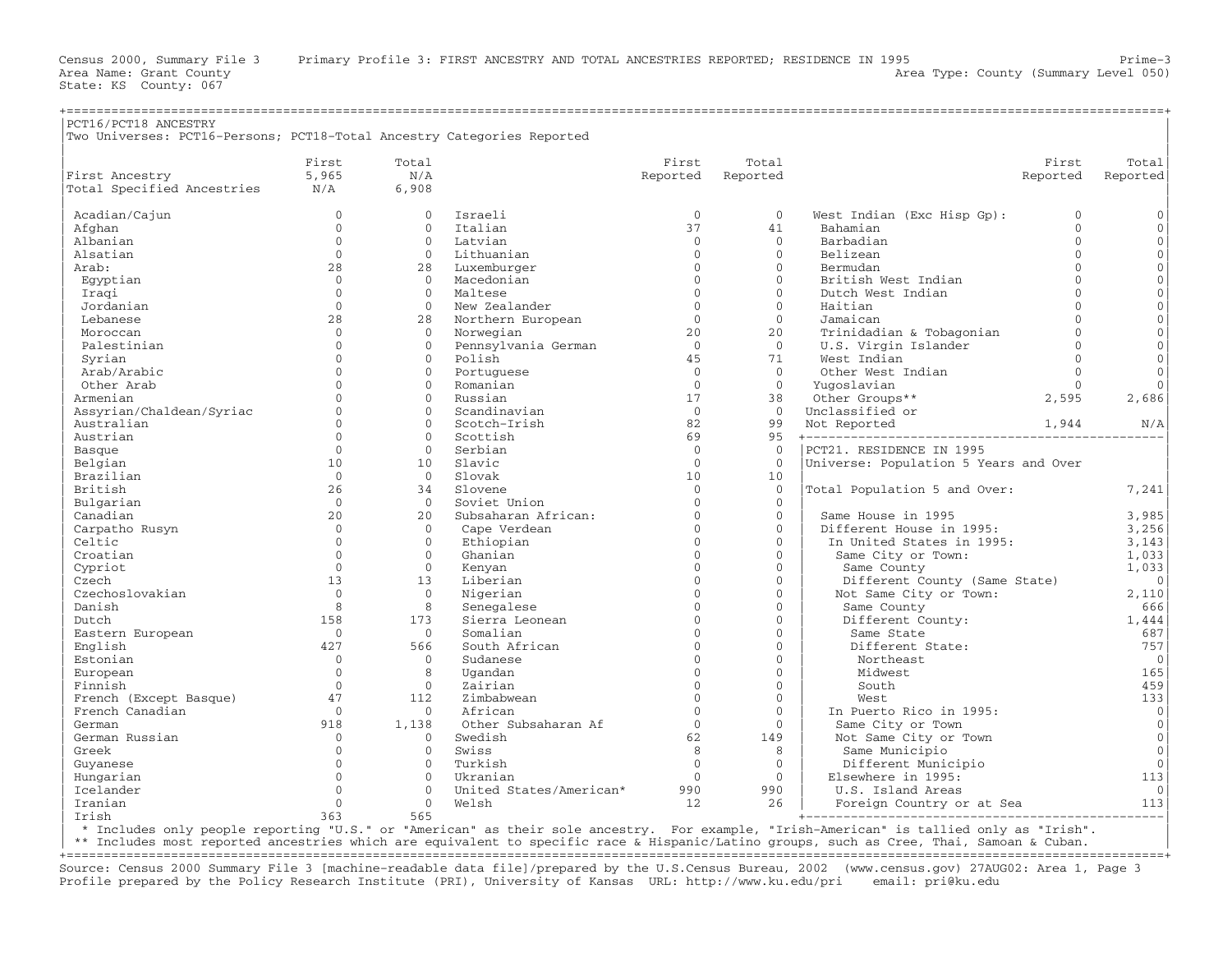Census 2000, Summary File 3 Primary Profile 4: SCHOOL ENROLLMENT AND EDUCATIONAL ATTAINMENT BY RACE & HISP./LATINO Prime−4 Area Name: Grant County Area Type: County (Summary Level 050) Stat

|P147A−I. SCHOOL ENROLLMENT BY LEVEL AND SCHOOL TYPE BY RACE (\*) AND HISPANIC OR LATINO (\*\*) |

| Area Name: Grant County | Area Type: County (Summary Level 050) |  |
|-------------------------|---------------------------------------|--|
| State: KS County: 067   |                                       |  |
|                         |                                       |  |
|                         |                                       |  |

| Universe: Population 3 Years and Over                                                                                    |                 |                      |                                           |                      |                                         |                        |                               |                       |                                       |
|--------------------------------------------------------------------------------------------------------------------------|-----------------|----------------------|-------------------------------------------|----------------------|-----------------------------------------|------------------------|-------------------------------|-----------------------|---------------------------------------|
|                                                                                                                          | White<br>Alone  | /Af Amer<br>Alone    | Black Amer Indian<br>/Alaska Nat<br>Alone | Asian<br>Alone       | Native<br>Hawaiian<br>/Pac Isl<br>Alone | Other<br>Race<br>Alone | Two or *<br>More *<br>Races * | Hispanic<br>or Latino | White Alone<br>not Hisp.<br>or Latino |
| Total Population 3 and Over:                                                                                             | 5,867           | $\Omega$             | 55                                        | $\mathbf{0}$         | $\mathbf{0}$                            | 1,538                  | $\star$<br>$115 *$            | 2,608                 | 4,851                                 |
|                                                                                                                          |                 |                      |                                           |                      |                                         |                        | $\star$                       |                       |                                       |
| In Nursery School/Preschool:                                                                                             | 73              | $\Omega$             | 10                                        | $\mathbf{0}$         | $\mathbf{0}$                            | 4.5                    | $0 *$                         | 80                    | 38                                    |
| Public School                                                                                                            | 73              | $\Omega$             | $\mathbf{0}$                              | $\Omega$             | $\Omega$                                | 45                     | $0 *$                         | 80                    | 38                                    |
| Private School                                                                                                           | $\mathbf{0}$    | $\Omega$             | 10                                        | $\Omega$             | $\Omega$                                | $\mathbf{0}$           | $0 *$                         | $\mathbf{0}$          | $\overline{0}$                        |
| Enrolled in Kindergarten:                                                                                                | 143             | $\mathbf{0}$         | $\mathbf{0}$                              | $\Omega$             | $\Omega$                                | 10                     | $0 *$                         | 33                    | 120                                   |
| Public School                                                                                                            | 131             | $\Omega$             | $\mathbf{0}$                              | $\Omega$             | $\Omega$                                | 6                      | $0 *$                         | 29                    | 108                                   |
| Private School                                                                                                           | 12              | $\Omega$             | $\mathbf{0}$                              | $\Omega$             | $\Omega$                                | $\overline{4}$         | $0 *$                         | $\overline{4}$        | 12                                    |
| Enrolled in Grade $1$ - Grade 8:                                                                                         | 840             | $\Omega$             | 6                                         | $\Omega$             | $\Omega$                                | 365                    | $22 *$                        | 605                   | 600                                   |
| Public School                                                                                                            | 768             | $\Omega$             | 6                                         | $\Omega$             | $\Omega$                                | 365                    | $22 *$                        | 605                   | 528                                   |
| Private School                                                                                                           | 72              | $\Omega$             | $\mathbf{0}$                              | $\Omega$             | $\Omega$                                | $\Omega$               | $0 *$                         | $\Omega$              | 72                                    |
| Enrolled in Grade $9 -$ Grade12:                                                                                         | 401             | $\Omega$             | $\Omega$                                  | $\Omega$             | $\Omega$                                | 154                    | $13 *$                        | 248                   | 312                                   |
| Public School                                                                                                            | 394             | $\mathbf{0}$         | $\mathbf{0}$                              | $\mathbf{0}$         | $\mathbf{0}$                            | 154                    | $13 *$                        | 248                   | 305                                   |
| Private School                                                                                                           | $7\phantom{.0}$ | $\Omega$             | $\Omega$                                  | $\Omega$             | $\Omega$                                | $\mathbf{0}$           | $0 *$                         | $\mathbf{0}$          | $7\phantom{.0}$                       |
| Enrolled in College:                                                                                                     | 171             | $\Omega$             | $\mathbf{0}$                              | $\Omega$             | $\Omega$                                | 28                     | $0 *$                         | 49                    | 150                                   |
| Public School                                                                                                            | 131             | $\Omega$             | $\Omega$                                  | $\Omega$             | $\Omega$                                | 19                     | $0 *$                         | 30                    | 120                                   |
| Private School                                                                                                           | 40              | $\Omega$             | $\mathbf{0}$                              | $\Omega$             | $\mathbf{0}$                            | 9                      | $0 *$                         | 19                    | 30                                    |
| Not Enrolled in School                                                                                                   | 4,239           | $\Omega$             | 39                                        | $\Omega$             | $\Omega$                                | 936                    | $80 *$                        | 1,593                 | 3,631                                 |
| P148A-I. EDUCATIONAL ATTAINMENT BY SEX BY RACE (*) AND HISPANIC OR LATINO (**)<br>Universe: Population 25 Years and Over |                 |                      |                                           |                      |                                         |                        |                               |                       |                                       |
|                                                                                                                          |                 |                      | Black Amer Indian                         |                      | Native<br>Hawaiian                      | Other                  | Two or *                      |                       | White Alone                           |
|                                                                                                                          | White           | /Af Amer             | /Alaska Nat                               | Asian                | /Pac Isl                                | Race                   | More *                        | Hispanic              | not Hisp.                             |
|                                                                                                                          | Alone           | Alone                | Alone                                     | Alone                | Alone                                   | Alone                  | Races *                       | or Latino             | or Latino                             |
| Total Population 25 and Over:                                                                                            | 3,858           | $\Omega$             | 33                                        | $\Omega$             | $\Omega$                                | 750                    | $71 *$<br>$\star$             | 1,261                 | 3,387                                 |
| Male:                                                                                                                    | 1,799           | $\Omega$             | 14                                        | $\mathbf{0}$         | $\mathbf{0}$                            | 400                    | $51 *$                        | 653                   | 1,579                                 |
| Less than 9th Grade                                                                                                      | 222             | $\Omega$             | $\mathbf{0}$                              | $\Omega$             | $\Omega$                                | 206                    | $6*$                          | 326                   | 108                                   |
| 9th-12th Grade, No Diploma                                                                                               | 222             | $\Omega$             | $\mathbf{0}$                              | $\Omega$             | $\mathbf{0}$                            | 72                     | $11 *$                        | 135                   | 166                                   |
| High School Graduate/GED                                                                                                 | 476             | $\Omega$             | $\Omega$                                  | $\Omega$             | $\Omega$                                | 63                     | $28 *$                        | 107                   | 452                                   |
| Some College, No Degree                                                                                                  | 422             | $\Omega$             | 8                                         | $\Omega$             | $\Omega$                                | 30                     | $6*$                          | 43                    | 409                                   |
| Associate Degree                                                                                                         | 142             | $\Omega$             | $\Omega$                                  | $\Omega$             | $\Omega$                                | 8                      | $0 *$                         | 8                     | 142                                   |
| Bachelor's Degree                                                                                                        | 236             | $\Omega$             | 6                                         | $\Omega$             | $\Omega$                                | 13                     | $0 *$                         | 2.6                   | 223                                   |
| Graduate/Professional Degree                                                                                             | 79              | $\Omega$             | $\Omega$                                  | $\Omega$             | $\Omega$                                | 8                      | $0 *$<br>$\star$              | 8                     | 79                                    |
| Female:                                                                                                                  |                 |                      |                                           |                      |                                         |                        |                               |                       |                                       |
| Less than 9th Grade                                                                                                      | 2,059           | $\mathbf{0}$         | 19                                        | $\mathbf{0}$         | $\mathbf{0}$                            | 350                    | $20 *$                        | 608                   | 1,808                                 |
|                                                                                                                          | 155             | $\mathbf{0}$         | $\mathbf{0}$                              | $\mathbf{0}$         | $\mathbf{0}$                            | 108                    | $0 *$                         | 191                   | 72                                    |
| 9th-12th Grade, No Diploma                                                                                               | 181             | $\Omega$             | $\mathbf{0}$                              | $\Omega$             | $\Omega$                                | 153                    | $5 *$                         | 213                   | 121                                   |
| High School Graduate/GED                                                                                                 | 680             | $\Omega$             | 19                                        | $\Omega$             | $\Omega$                                | 38                     | $15 *$                        | 114                   | 611                                   |
| Some College, No Degree                                                                                                  | 549             | $\Omega$             | $\mathbf{0}$                              | $\Omega$             | $\Omega$                                | 25                     | $0 *$                         | 36                    | 538                                   |
| Associate Degree<br>Bachelor's Degree                                                                                    | 119<br>306      | $\Omega$<br>$\Omega$ | $\mathbf{0}$<br>$\Omega$                  | $\Omega$<br>$\Omega$ | $\Omega$<br>$\Omega$                    | 26<br>$\Omega$         | $0 *$<br>$0 *$                | 41<br>13              | 104<br>293                            |

|−−−−−−−−−−−−−−−−−−−−−−−−−−−−−−−−−−−−−−−−−−−−−−−−−−−−−−−−−−−−−−−−−−−−−−−−−−−−−−−−−−−−−−−−−−−−−−−−−−−−−−−−−−−−−−−−−−−−−−−−−−−−−−−−−−−−−−−−−−−−−−−−−−−| | \* For Census 2000, persons could report more than one race, but the seven racial categories shown are mutually exclusive and include everyone. |

 $Gradient/Professional Degree$  69 0 0 0 0 0 0 0  $0 \times 0$  0 69

\*\* Hispanic or Latino is NOT considered a race. People who reported themselves as Hispanic are also counted in the seven racial categories. +===================================================================================================================================================+

Source: Census 2000 Summary File 3 [machine−readable data file]/prepared by the U.S.Census Bureau, 2002 (www.census.gov) 27AUG02: Area 1, Page 4 Profile prepared by the Policy Research Institute (PRI), University of Kansas URL: http://www.ku.edu/pri email: pri@ku.edu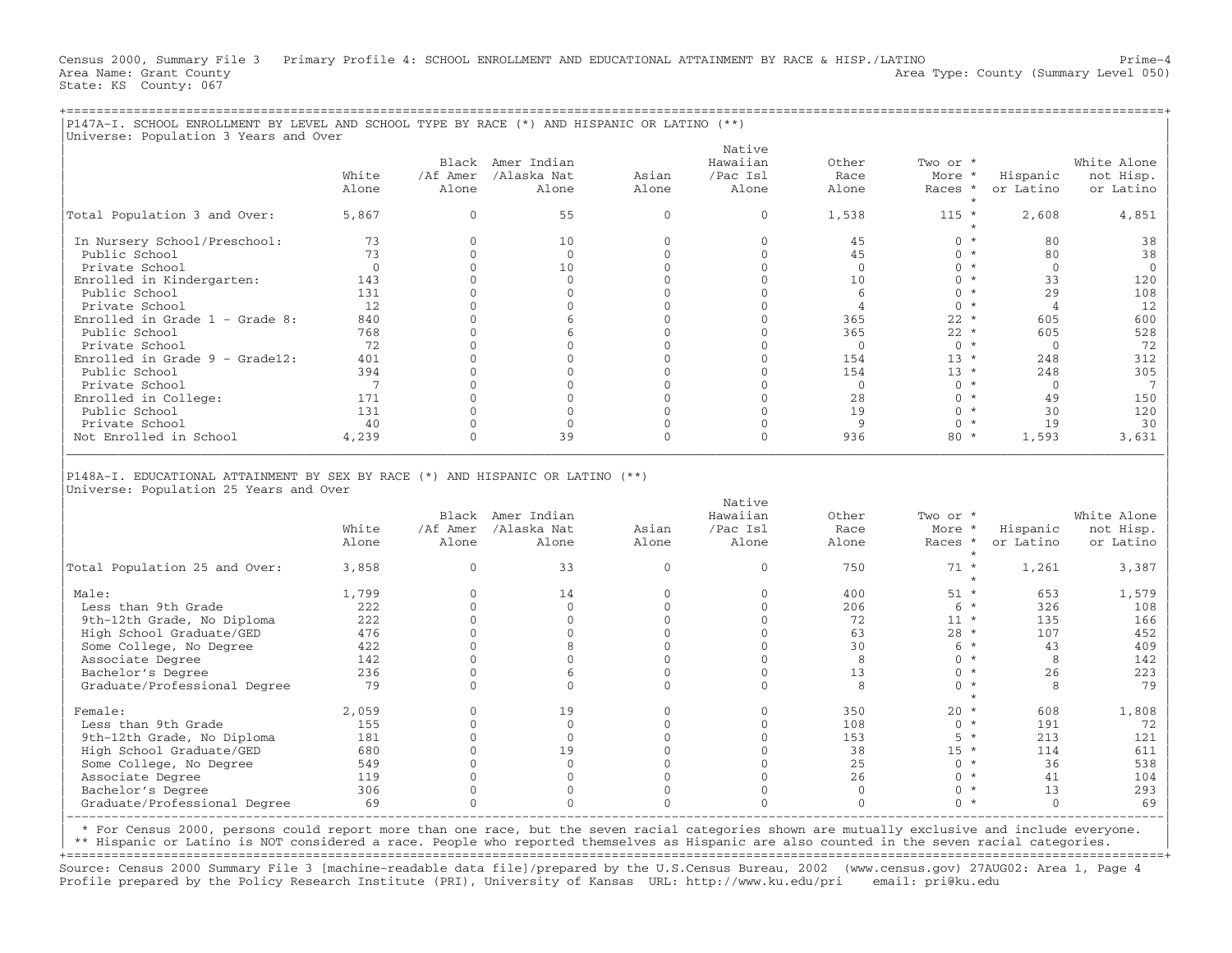Census 2000, Summary File 3 Primary Profile 5: SCHOOL ENROLLMENT; EDUC. ATTAINMENT; EMPLOYMENT, FAMILY TYPE & CHILDREN Prime−5 Area Name: Grant County **Area Type: County** (Summary Level 050) State: KS County: 067

| P36. SCHOOL ENROLLMENT BY LEVEL AND SCHOOL TYPE   P37. EDUCATIONAL ATTAINMENT BY SEX |                |                 |                                                             | P44. FAMILY TYPE BY EMPLOYMENT |                 |                |                                     |                |
|--------------------------------------------------------------------------------------|----------------|-----------------|-------------------------------------------------------------|--------------------------------|-----------------|----------------|-------------------------------------|----------------|
| Universe: Population 3 Years and Over                                                |                |                 | Universe: Population 25 Years and Over                      |                                |                 |                | <b>STATUS</b><br>Universe: Families |                |
|                                                                                      | Male           | Female          |                                                             | Total                          | Male            | Female         |                                     |                |
|                                                                                      |                |                 |                                                             |                                |                 |                | Total Families:                     | 2,131          |
| Total Pop. 3 and Over:                                                               | 3,793          |                 | $3,782$ Total Pop. 25 and Over:                             | 4,712                          | 2,264           | 2,448          |                                     |                |
|                                                                                      |                |                 |                                                             |                                |                 |                | Married Couple Families:            | 1,859          |
| In Nursery/Preschool:                                                                | 61             | 67              | No School Completed                                         | 92                             | 62              | 30             | Husband in Labor Force:             | 1,496          |
| Public School                                                                        | 61             | 57              | Nursery to 4th Grade                                        | 55                             | 27              | 28             | Husband Employed or                 |                |
| Private School                                                                       | $\bigcirc$     | 10              | 5th and 6th Grade                                           | 225                            | 144             | 81             | in Armed Forces:                    | 1,464          |
| In Kindergarten:                                                                     | 80             | 73              | 7th and 8th Grade                                           | 325                            | 201             | 124            | Wife in Labor Force:                | 929            |
| Public School                                                                        | 68             | 69              | 9th Grade                                                   | 205                            | 82              | 123            | Wife Employed or in                 |                |
| Private School                                                                       | 12             | $\overline{4}$  | 10th Grade                                                  | 171                            | 97              | 74             | Armed Forces                        | 887            |
| In Grade $1$ - Grade $4$ :                                                           | 363            | 314             | 11th Grade                                                  | 106                            | 24              | 82             | Wife Unemployed                     | 42             |
| Public School                                                                        | 354            | 282             | 12th Grade, No Diploma                                      | 162                            | 102             | 60             | Wife Not in Labor                   |                |
| Private School                                                                       | $\overline{9}$ | 32              | High School Graduate                                        |                                |                 |                | Force                               | 535            |
| In Grade $5 -$ Grade 8:                                                              | 315            | 241             | (Includes Equivalency)                                      | 1,319                          | 567             | 752            |                                     |                |
| Public School                                                                        | 293            | 232             | Some College: $<$ 1 year                                    | 354                            | 180             | 174            | Husband Unemployed:                 | 32             |
| Private School                                                                       | 22             | 9               | Some College: 1 Year                                        |                                |                 |                | Wife in Labor Force:                | 24             |
| In Grade $9$ - Grade 12:                                                             | 265            | 303             | or More, No Degree                                          | 686                            | 286             | 400            | Wife Employed or in                 |                |
| Public School                                                                        | 265            | 296             | Associate Degree                                            | 295                            | 150             | 145            | Armed Forces                        | $2\sqrt{4}$    |
| Private School                                                                       | $\overline{0}$ | $7\overline{ }$ | Bachelor's Degree                                           | 561                            | 255             | 306            | Wife Unemployed                     | $\Omega$       |
| College: Undergraduate:                                                              | 54             | 111             | Masters Degree                                              | 100                            | 50              | 50             | Wife Not in Labor                   |                |
| Public School                                                                        | 41             | 82              | Professional Degree                                         | 49                             | 30              | 19             | Force                               | 8              |
| Private School                                                                       | 13             | 29              | Doctorate Degree                                            | $\overline{7}$                 | $7\phantom{.0}$ | $\Omega$       |                                     |                |
| Graduate/Professional:                                                               | $\Omega$       | 34              |                                                             |                                |                 |                | Husband Not in                      |                |
| Public School                                                                        | $\Omega$       | 27              |                                                             |                                |                 |                | Labor Force:                        | 363            |
| Private School                                                                       | $\Omega$       | 7               | P45. EMPLOYMENT STATUS OF WOMEN BY PRESENCE OF OWN CHILDREN |                                |                 |                | Wife in Labor Force:                | 70             |
| Not Enrolled in School                                                               | 2,655          | 2,639           | UNDER 18 YEARS BY AGE OF OWN CHILDREN                       |                                |                 |                | Wife Employed or in                 |                |
|                                                                                      |                |                 | Universe: Females 16 Years and Over                         |                                |                 |                | Armed Forces                        | 70             |
| P38. EMPLOYMENT STATUS BY SCHOOL ENROLLMENT                                          |                |                 |                                                             |                                |                 |                | Wife Unemployed                     | 0 <sup>1</sup> |
| Universe: Population 16 To 19 Years                                                  |                |                 | Total Females 16 and Over:                                  |                                |                 | 2,844          | Wife Not in Labor                   |                |
|                                                                                      |                |                 |                                                             |                                |                 |                | Force                               | 293            |
| Total Population 16 to 19:                                                           |                | 510             | With Own Children Under 18 Years:                           |                                |                 | 1,167          |                                     |                |
|                                                                                      |                | $\Omega$        | Under 6 Years Only:                                         |                                |                 | 276            | Other Families:                     | 272            |
| In Armed Forces:                                                                     |                | $\Omega$        | In Labor Force:                                             |                                |                 | 114            | Male Householder,                   | 82             |
| Enrolled in School:                                                                  |                | $\Omega$        | Employed or in Armed Forces                                 |                                |                 | 109<br>$-5$    | no Wife Present:                    |                |
| High School Graduate                                                                 |                | $\Omega$        | Unemployed<br>Not in Labor Force                            |                                |                 | 162            | In Labor Force:                     | 82             |
| Not High School Graduate<br>Not Enrolled in School:                                  |                | $\Omega$        | Under 6 and 6 to 17 Years:                                  |                                |                 | 261            | Employed or in<br>Armed Forces      | 82             |
| High School Graduate                                                                 |                | $\mathbf{0}$    | In Labor Force:                                             |                                |                 | 122            | Unemployed                          | $\mathbf 0$    |
| Not High School Graduate                                                             |                | $\Omega$        | Employed or in Armed Forces                                 |                                |                 | 101            | Not in Labor Force                  | $\Omega$       |
| Civilian:                                                                            |                | 510             | Unemployed                                                  |                                |                 | 21             |                                     |                |
| Enrolled in School:                                                                  |                | 358             | Not in Labor Force                                          |                                |                 | 139            | Female Householder,                 |                |
| Employed                                                                             |                | 141             | 6 to 17 Years Only:                                         |                                |                 | 630            | no Husband Present:                 | 190            |
| Unemployed                                                                           |                | 19              | In Labor Force:                                             |                                |                 | 430            | In Labor Force:                     | 154            |
| Not in Labor Force                                                                   |                | 198             | Employed or in Armed Forces                                 |                                |                 | 430            | Employed or in                      |                |
| Not Enrolled in School:                                                              |                | 152             | Unemployed                                                  |                                |                 | $\overline{0}$ | Armed Forces                        | 154            |
| High School Graduate:                                                                |                | 60              | Not in Labor Force                                          |                                |                 | 200            | Unemployed                          | $\Omega$       |
| Employed                                                                             |                | 51              |                                                             |                                |                 |                | Not in Labor Force                  | 36             |
| Unemployed                                                                           |                | 9               | No Own Children Under 18 Years:                             |                                |                 | 1,677          |                                     |                |
| Not in Labor Force                                                                   |                | $\overline{0}$  | In Labor Force:                                             |                                |                 | 915            |                                     |                |
| Not High School Graduate:                                                            |                | 92              | Employed or in Armed Forces                                 |                                |                 | 871            |                                     |                |
| Employed                                                                             |                | 58              | Unemployed                                                  |                                |                 | 44             |                                     |                |
| Unemployed                                                                           |                | $\Omega$        | Not in Labor Force                                          |                                |                 | 762            |                                     |                |
| Not in Labor Force                                                                   |                | 34              |                                                             |                                |                 |                |                                     |                |
|                                                                                      |                |                 |                                                             |                                |                 |                |                                     |                |

Source: Census 2000 Summary File 3 [machine−readable data file]/prepared by the U.S.Census Bureau, 2002 (www.census.gov) 27AUG02: Area 1, Page 5 Profile prepared by the Policy Research Institute (PRI), University of Kansas URL: http://www.ku.edu/pri email: pri@ku.edu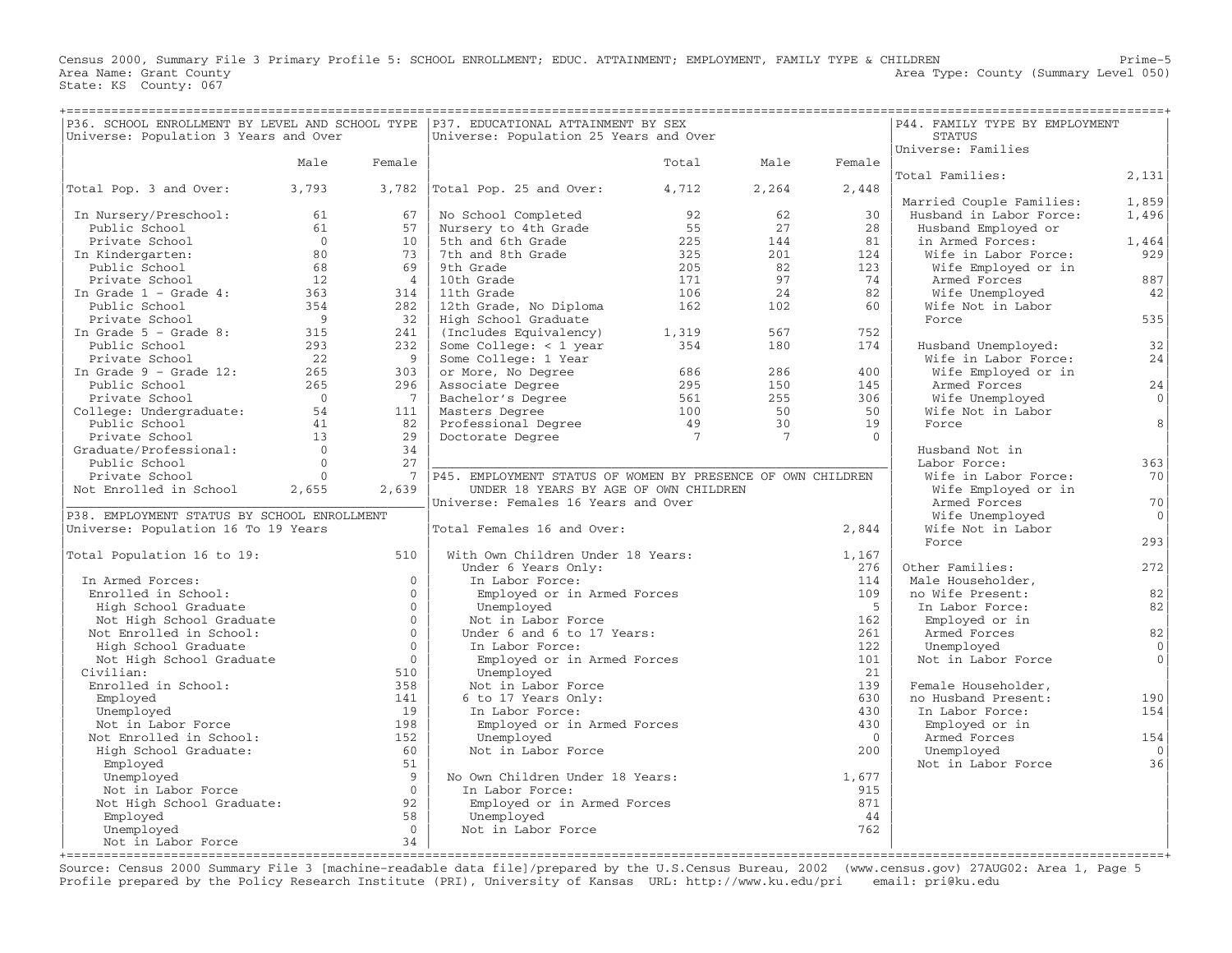Census 2000, Summary File 3 Primary Profile 6: LABOR FORCE STATUS; WORK & FAMILY; HOURS/WEEKS WORKED; DISABILITY STATUS Prime−6 Area Name: Grant County 1999 (Summary Level 050) Area Type: County (Summary Level 050) State: KS County: 067

| P43/P150A-I. EMPLOYMENT STATUS BY SEX BY RACE AND HISPANIC OR LATINO ORIGIN |                                        |                                      |                             |                       |                    |                           |          |                                                                       |                                 |              |
|-----------------------------------------------------------------------------|----------------------------------------|--------------------------------------|-----------------------------|-----------------------|--------------------|---------------------------|----------|-----------------------------------------------------------------------|---------------------------------|--------------|
|                                                                             | Universe: Population 16 Years and Over |                                      |                             |                       |                    | Native                    |          |                                                                       |                                 |              |
|                                                                             |                                        |                                      | Black Amer Indian           |                       |                    | Hawaiian                  | Other    | Two or *                                                              |                                 | White Alone  |
|                                                                             | A11                                    | White                                | /Af Amer /Alaska Nat        |                       | Asian              | /Pac Isl                  | Race     | More *                                                                | Hispanic                        | not Hisp.    |
|                                                                             | Races                                  | Alone                                | Alone                       | Alone                 | Alone              | Alone                     | Alone    | Races *                                                               | or Latino                       | or Latino    |
| Total 16 and Over:                                                          | 5,602                                  | 4,490                                | $\mathbf 0$                 | 33                    | $\mathbf{0}$       | $\mathbf{0}$              | 1,000    | $79 *$                                                                | 1,678                           | 3,852        |
|                                                                             |                                        |                                      | $\Omega$                    | 14                    | $\Omega$           | $\Omega$                  |          | 59 *                                                                  |                                 |              |
| Male:                                                                       | 2,758                                  | 2,150                                |                             |                       |                    |                           | 535      |                                                                       | 903                             | 1,815        |
| In Labor Force:                                                             | 2,093                                  | 1,675                                | $\mathbf{0}$                | 8                     | $\mathbf{0}$       | $\mathbf 0$               |          | 372<br>$38 *$                                                         | 634                             | 1,433        |
| In Armed Forces                                                             | $\Omega$                               | $\Omega$                             | $\Omega$                    | $\Omega$              | $\Omega$           | $\Omega$                  |          | $\Omega$<br>$0 *$                                                     | $\Omega$                        | $\Omega$     |
| Civilian:                                                                   | 2,093                                  | 1,675                                | $\Omega$                    | 8                     | $\Omega$           | $\Omega$                  | 372      | $38 *$                                                                | 634                             | 1,433        |
| Employed                                                                    | 1,989                                  | 1,606                                | $\Omega$                    | 8                     | $\Omega$           | $\Omega$                  |          | 337<br>$38 *$                                                         | 575                             | 1,388        |
| Unemployed                                                                  | 104                                    | 69                                   | $\mathbf{0}$                | $\Omega$              | $\Omega$           | $\Omega$                  |          | $0 *$<br>35                                                           | 59                              | 45           |
| Not in Labor Force                                                          | 665                                    | 475                                  | $\Omega$                    | $6\overline{6}$       | $\Omega$           | $\Omega$                  | 163      | $21 *$                                                                | 269                             | 382          |
| Female:                                                                     | 2,844                                  | 2,340                                | $\Omega$                    | 19                    | $\Omega$           | $\Omega$                  |          | $\star$<br>465<br>$20 *$                                              | 775                             | 2,037        |
| In Labor Force:                                                             | 1,581                                  | 1,371                                | $\mathbf 0$                 | $\Omega$              | $\Omega$           | $\mathbf 0$               | 202      | $8 *$                                                                 | 280                             | 1,293        |
| In Armed Forces                                                             | $\Omega$                               | $\Omega$                             | $\Omega$                    | $\Omega$              | $\Omega$           | $\Omega$                  |          | $\Omega$<br>$\Omega$<br>$\star$                                       | $\Omega$                        | $\mathbf{0}$ |
|                                                                             |                                        | 1,371                                | $\mathbf{0}$                | $\Omega$              | $\Omega$           | $\Omega$                  | 202      | $8 *$                                                                 | 280                             |              |
| Civilian:                                                                   | 1,581                                  |                                      |                             |                       |                    |                           |          |                                                                       |                                 | 1,293        |
| Employed                                                                    | 1,511                                  | 1,332                                | $\Omega$                    | $\Omega$              | $\Omega$           | $\Omega$                  | 171      | 8<br>$\star$                                                          | 249                             | 1,254        |
| Unemployed                                                                  | 70                                     | 39                                   | $\cap$                      | $\cap$                | $\cap$             | $\cap$                    |          | $\Omega$<br>31<br>$\star$                                             | 31                              | 39           |
| Not in Labor Force                                                          | 1,263                                  | 969                                  | $\Omega$                    | 19                    | $\Omega$           | $\Omega$                  | 263      | $12 *$                                                                | 495                             | 744          |
| P46. LIVING ARRANGEMENTS OF OWN CHILDREN UNDER 18 YEARS IN FAMILIES AND     |                                        |                                      |                             |                       |                    |                           |          | P48. FAMILY TYPE BY NUMBER OF P47. WORK STATUS IN 1999 BY USUAL HOURS |                                 |              |
| SUBFAMILIES BY EMPLOYMENT STATUS OF PARENTS                                 |                                        |                                      |                             |                       |                    | WORKERS IN FAMILY IN 1999 |          |                                                                       | WORKED PER WEEK BY WEEKS WORKED |              |
| Universe: Own Children Under 18 Years in Families and Subfamilies           |                                        |                                      |                             |                       | Universe: Families |                           |          | Universe: Population 16 Years and Over                                |                                 |              |
|                                                                             |                                        |                                      |                             |                       |                    |                           |          |                                                                       |                                 |              |
|                                                                             |                                        |                                      | Under 6                     | 6 to 17               |                    |                           |          |                                                                       | Male                            | Female       |
|                                                                             |                                        |                                      |                             |                       | Total Families:    |                           | 2,131    |                                                                       |                                 |              |
| Total Children in Universe:                                                 |                                        |                                      | 737                         | 1,731                 | Married Cpl Fam:   |                           | 1,859    | Total Pop. 16+:                                                       | 2,758                           | 2,844        |
| Living with Two Parents:                                                    |                                        |                                      | 608                         | 1,365                 | No Workers         |                           | 166      | Worked in 1999:                                                       | 2,336                           | 1,823        |
| Both Parents in Labor Force                                                 |                                        |                                      | 236                         | 828                   | 1 Worker           |                           | 452      | 35+ Hours/Week                                                        | 2,134                           | 1,267        |
|                                                                             |                                        |                                      | 291                         | 395                   |                    |                           | 987      |                                                                       | 1,614                           |              |
| Father Only in Labor Force                                                  |                                        |                                      | 14                          | 24                    | 2 Workers:         |                           |          | 50-52 Weeks                                                           |                                 | 826          |
| Mother Only in Labor Force                                                  |                                        |                                      |                             |                       | Husband and        |                           |          | 48-49 Weeks                                                           | 154                             | 58           |
| Neither Parent in Labor Force                                               |                                        |                                      | 67                          | 118                   | Wife Worked        |                           | 871      | 40-47 Weeks                                                           | 100                             | 122          |
| Living with One Parent:                                                     |                                        |                                      | 129                         | 366                   | Other              |                           | 116      | $27-39$ Weeks                                                         | 65                              | 142          |
| Living with Father:                                                         |                                        |                                      | 17                          | 124                   | 3+ Workers:        |                           | 254      | 14-26 Weeks                                                           | 67                              | 39           |
| In Labor Force                                                              |                                        |                                      | 17                          | 124                   | Husband and        |                           |          | 1-13 Weeks                                                            | 134                             | 80           |
| Not in Labor Force                                                          |                                        |                                      | $\Omega$                    | $\Omega$              | Wife Worked        |                           | 238      |                                                                       |                                 |              |
| Living with Mother:                                                         |                                        |                                      | 112                         | 242                   | Other              |                           | 16       | 15-34 Hours/Wk                                                        | 181                             | 404          |
| In Labor Force                                                              |                                        |                                      | 72                          | 200                   |                    |                           |          | 50-52 Weeks                                                           | 51                              | 114          |
| Not in Labor Force                                                          |                                        |                                      | 40                          | 42                    | Other Families:    |                           | 272      | 48-49 Weeks                                                           | $\Omega$                        | 8            |
|                                                                             |                                        |                                      |                             |                       | Male Householder,  |                           |          | 40-47 Weeks                                                           | 24                              | 28           |
| P41. TYPES OF DISABILITY                                                    |                                        | P42. DISABILITY STATUS BY AGE        |                             |                       | no Wife:           |                           | 82       | $27-39$ Weeks                                                         | 36                              | 82           |
| Universe: Total Disabilities Tallied                                        |                                        | Univ.: Civilian Noninstitutionalized |                             |                       | No Workers         |                           | $\Omega$ | 14-26 Weeks                                                           | 35                              | 86           |
| for the Civilian Noninstitutionalized                                       |                                        |                                      | Population 5 Years and Over |                       | 1 Worker           |                           | 55       | 1-13 Weeks                                                            | 35                              | 86           |
| Population 5 Years+ with Disabilities                                       |                                        |                                      |                             |                       | 2 Workers          |                           | $\cap$   |                                                                       |                                 |              |
|                                                                             |                                        |                                      | With a                      | No                    | 3+ Workers         |                           | 2.7      | $1-14$ Hours/Wk                                                       | 21                              | 152          |
| Total Disabilities Tallied:                                                 | 1,537                                  |                                      |                             | Disability Disability |                    | Female Householder,       |          | 50-52 Weeks                                                           | $\mathbf{0}$                    | 42           |
| Sensory Disability                                                          | 181                                    |                                      |                             |                       | no Husband:        |                           | 190      | $48-49$ Weeks                                                         | $\Omega$                        | 17           |
|                                                                             |                                        | Total:                               | 1,018                       |                       | No Workers         |                           | -7       |                                                                       | 2                               |              |
| Physical Disability                                                         | 337                                    |                                      |                             | 6,151                 |                    |                           |          | $40-47$ Weeks                                                         |                                 | 40           |
| Mental Disability                                                           | 148                                    | 5-15 Years                           | 86                          | 1,553                 | 1 Worker           |                           | 104      | $27-39$ Weeks                                                         | 5                               | 9            |
| Self-care Disability                                                        | 60                                     | 16-20 Years                          | 28                          | 529                   | 2 Workers          |                           | 72       | $14-26$ Weeks                                                         | $\mathbf{0}$                    | 25           |
| Go-outside-home Disability                                                  | 392                                    | $21-64$ Years                        | 689                         | 3,603                 | 3+ Workers         |                           | 7        | $1-13$ Weeks                                                          | 14                              | 19           |
| Employment Disability                                                       | 419                                    | 65-74 Years                          | 93                          | 337                   |                    |                           |          | Did not work                                                          |                                 |              |
|                                                                             |                                        | 75+ Years                            | 122                         | 129                   |                    |                           |          | in 1999                                                               | 422                             | 1,021        |
|                                                                             |                                        |                                      |                             |                       |                    |                           |          | =======                                                               |                                 | ======+      |

Source: Census 2000 Summary File 3 [machine−readable data file]/prepared by the U.S.Census Bureau, 2002 (www.census.gov) 27AUG02: Area 1, Page 6 Profile prepared by the Policy Research Institute (PRI), University of Kansas URL: http://www.ku.edu/pri email: pri@ku.edu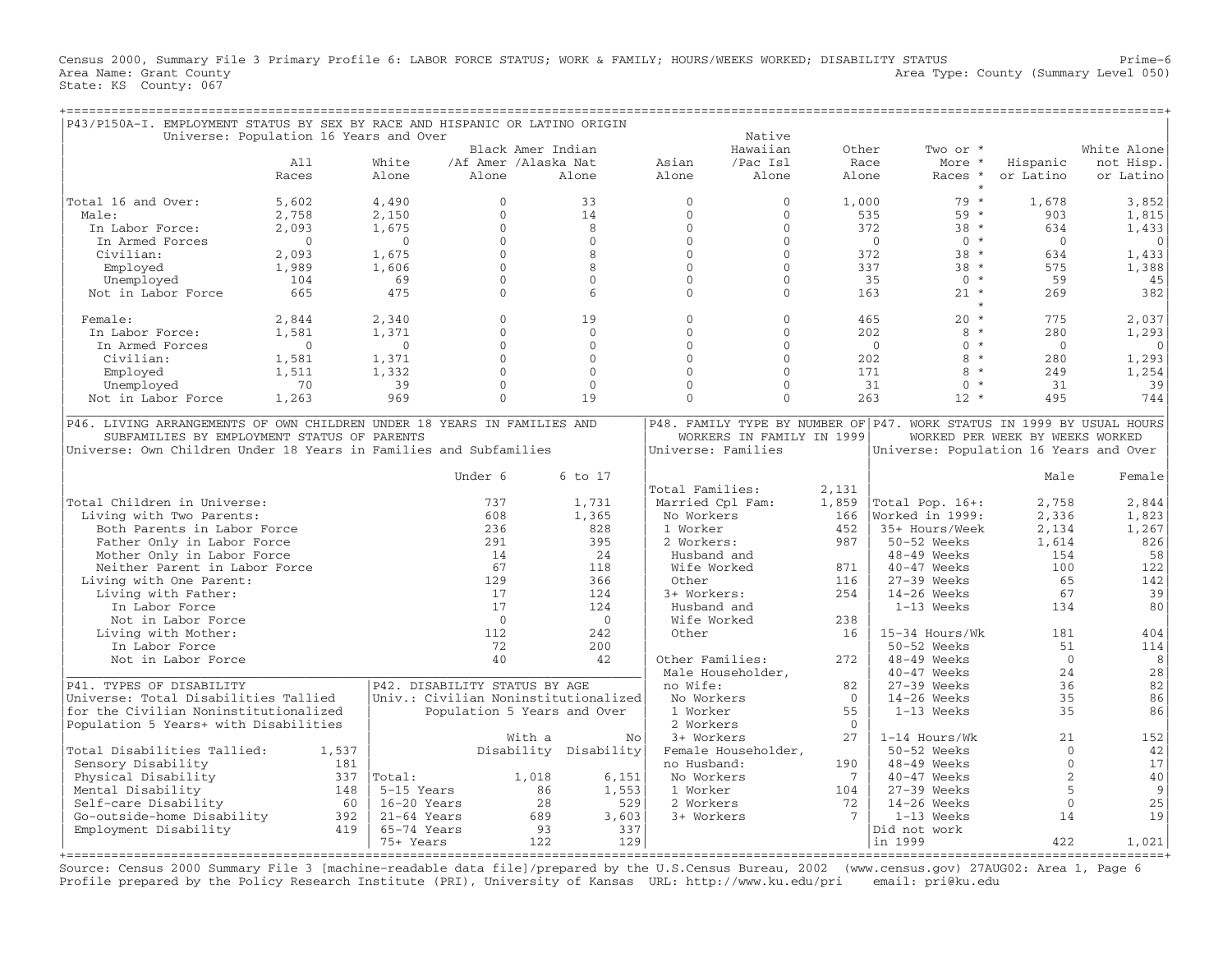| P50. OCCUPATION                             |                |                                             |                            | P51. CLASS OF WORKER BY INDUSTRY       |                |
|---------------------------------------------|----------------|---------------------------------------------|----------------------------|----------------------------------------|----------------|
| Universe: Employed Civilians 16 and Over    |                |                                             |                            | Universe: Employed Civilians 16 & Over |                |
|                                             |                |                                             |                            |                                        |                |
| Total Employed Civilians 16 and Over:       | 3,500          |                                             |                            | Total Empl. Civilians 16+:             | 3,500          |
| Management, Profess. & Related Occupations: |                | 903 Transportation & Material Moving:       |                            | 274 All Industries except              |                |
| Management, Business, Financial Operations: |                | 470 Supervisors, Transportation & Material  |                            | Agriculture, Forestry,                 |                |
| Management (except Farmers/Farm Managers)   |                | 220 Moving Workers                          |                            | 14 Fishing, Hunting, Mining:           | 2,802          |
| Farmers and Farm Managers                   |                | 164 Aircraft & Traffic Control              | 9                          | Private For-profit Wage                |                |
| Business & Financial Operations:            |                | 86 Motor Vehicle Operators                  | 136                        | & Salary workers:                      | 1,801          |
| Business Operations Specialists             |                | 24 Rail, Water & Other Transportation       | $\overline{\phantom{0}}$ 0 | Employee of Private                    |                |
| Financial Specialists                       |                |                                             | 115                        | Company                                | 1,762          |
|                                             |                |                                             |                            | Self-employed in Own                   |                |
| Professional & Related Occupations:         |                | 433 P49. INDUSTRY                           |                            | Incorporated Business                  | 39             |
| Computer & Mathematical Occupations         |                | 41 Universe: Employed Civilians 16 and Over |                            | Private Not-for-profit                 |                |
| Architecture & Engineering Occupations:     |                |                                             |                            | Wage & Salary workers                  | 242            |
| Architects, Surveyors, Cartographers,       |                | Total Empl. Civilians 16 and Over:          | 3,500                      | Local Government Workers               | 268            |
| & Engineers                                 | $\overline{0}$ | Agriculture, Forestry, Fishing,             |                            | State Government Workers               | 79             |
| Drafters, Engineering & Map Technicians     | 9 <sup>1</sup> | Hunting & Mining:                           | 698                        | Federal Govt Workers                   | 112            |
| Life, Physical & Social Science Occupatns   | 7              | Agric, Forestry, Fishing, & Hunting         | 432                        | Self-Employed in Own                   |                |
| Community & Social Services                 | 62             | Minina                                      | 266                        | Not Incorp. Business                   | 276            |
| Legal Occupations                           | $\Omega$       |                                             |                            | Unpaid Family Workers                  | 24             |
| Education, Training & Library Occupations   | 206            | Construction                                | 304                        |                                        |                |
| Arts, Design, Entertainment, Sports,        |                | Manufacturing                               | 213                        | Agriculture, Forestry,                 |                |
| & Media Occupations                         | 26             |                                             |                            | Fishing, Hunting, Mining:              | 698            |
| Healthcare Practitioners & Technical Occ:   | 82             | Wholesale Trade                             | 100                        |                                        |                |
| Health Diagnosing, Treating Practitioners   |                | Retail Trade                                | 281                        | Agriculture, Forestry,                 |                |
| & Technical Occupations                     | 68             |                                             |                            | Fishing & Hunting:                     | 432            |
| Health Technologists & Technicians          | 14             | Transportation, Warehousing                 |                            | Private For-profit Wage                |                |
|                                             |                | & Utilities:                                | 415                        | & Salary workers:                      | 203            |
|                                             | 453            |                                             | 255                        |                                        |                |
| Service Occupations:                        | 42.1           | Transportation & Warehousing<br>Utilities   |                            | Employee of Private                    | 203            |
| Healthcare Support Occupations              |                |                                             | 160                        | Company                                |                |
| Protective Service Occupations:             | 38             |                                             |                            | Self-employed in Own                   | 0              |
| Fire Fighting, Prevention, & Law            |                | Information                                 | 138                        | Incorporated Business                  |                |
| Enforcement Workers, inc Supervisors        | 13             |                                             |                            | Private Not-for-profit                 |                |
| Other Protective Services inc Supervisors   | 25             | Finance, Insurance, Real Estate,            |                            | Wage & Salary workers                  | 7              |
| Food Preparation & Serving                  | 154            | Rental & Leasing:                           | 158                        | Local Govt Workers                     | 0 <sup>1</sup> |
| Building & Grounds Cleaning & Maintenance   | 142            | Finance & Insurance                         | 126                        | State Govt Workers                     | 10             |
| Personal Care & Service                     | 77 L           | Real Estate & Rental & Leasing              | 32                         | Federal Govt Workers                   | $\circ$        |
|                                             |                |                                             |                            | Self-Employed in Own                   |                |
| Sales & Office Occupations:                 | 830            | Professional, Scientific, Management,       |                            | Not Incorp. Business                   | 182            |
| Sales & Related Occupations                 | 271            | Administrative & Waste Management:          | 111                        | Unpaid Family Workers                  | 30             |
| Office & Administrative Support             | 559            | Professional, Scientific & Tech Serv        | 40                         |                                        |                |
|                                             |                | Management of Companies & Enterprises       | $\overline{0}$             | Mining:                                | 266            |
| Farming, Fishing & Forestry                 | 177            | Admin, Support, Waste Management Serv       | 71                         | Private For-profit Wage                |                |
|                                             |                |                                             |                            | & Salary workers:                      | 243            |
| Construction, Extraction & Maintenance Occ: | 600            | Educational, Health & Social Services:      | 585                        | Employee-Private Comp                  | 243            |
| Construction & Extraction Occupations:      | 337            | Educational Services                        | 318                        | Self-employed in Own                   |                |
| Supervisors, Construction &                 |                | Health Care & Social Assistance             | 267                        | Incorporated Business                  | $\circ$        |
| Extraction Workers                          | 89             |                                             |                            | Private Not-for-profit                 |                |
| Construction Trade Workers                  | 175            | Arts, Entertainment, Recreation,            |                            | Wage & Salary workers                  | 0 <sup>1</sup> |
| Extraction Workers                          | 73             | Accommodation & Food Services:              | 186                        | Local Govt Workers                     | 9 <sup>1</sup> |
| Installation, Maintenance & Repair Occupat  | 263            | Arts, Entertainment & Recreation            | 59                         | State Govt Workers                     | 14             |
|                                             |                | Accommodation & Food Services               | 127                        | Federal Govt Workers                   | 0 <sup>1</sup> |
| Production, Transportation & Material       |                |                                             |                            | Self-Employed in Own                   |                |
| Moving Occupations:                         |                | 537 Other Services (except Public Admin.)   | 229                        | Not Incorp. Business                   | 0              |
| Production Occupations                      |                | 263 Public Administration                   | 82                         | Unpaid Family Workers                  | 0              |
|                                             |                |                                             |                            |                                        |                |

Source: Census 2000 Summary File 3 [machine−readable data file]/prepared by the U.S.Census Bureau, 2002 (www.census.gov) 27AUG02: Area 1, Page 7 Profile prepared by the Policy Research Institute (PRI), University of Kansas URL: http://www.ku.edu/pri email: pri@ku.edu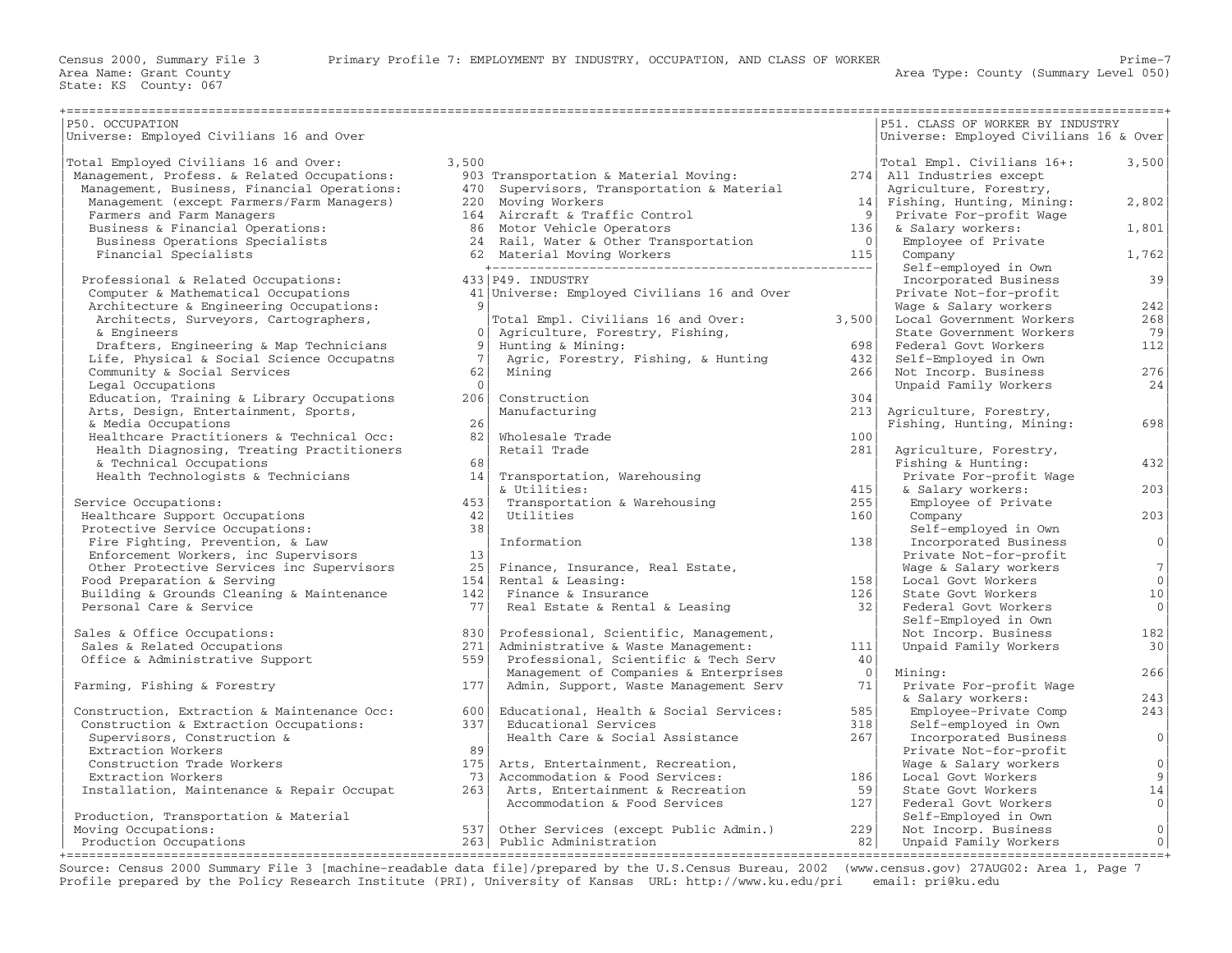Census 2000, Summary File 3 Primary Profile 8: PLACE OF WORK; TRAVEL TO WORK; VETERAN STATUS AND MILITARY SERVICE Prime-8<br>Area Name: Grant County Level 050)

Area Type: County (Summary Level 050)

| P26/P27/P28/P29. PLACE OF WORK                                                                                                                                                                                                  |                | P30. MEANS OF TRANSPORTATION TO WORK                                                                     |                                                           | P39. ARMED FORCES STATUS/VETERAN STATUS BY AGE |                 |
|---------------------------------------------------------------------------------------------------------------------------------------------------------------------------------------------------------------------------------|----------------|----------------------------------------------------------------------------------------------------------|-----------------------------------------------------------|------------------------------------------------|-----------------|
| Universe: Workers 16 years and over                                                                                                                                                                                             |                | Universe: Workers 16 Years and Over                                                                      |                                                           | Universe: Population 18 Years and Over         |                 |
|                                                                                                                                                                                                                                 |                |                                                                                                          |                                                           |                                                |                 |
| Total Workers 16 and over:<br>3,448                                                                                                                                                                                             |                | Total Workers 16 and over:                                                                               | 3,448                                                     | 18 to 64                                       | 65 and Over     |
|                                                                                                                                                                                                                                 |                |                                                                                                          |                                                           |                                                |                 |
| Worked in State of Residence: 3,399<br>Worked in County of Residence 3,029<br>Worked Outside County of Residence 370<br>Worked Outside State of Residence 49                                                                    |                | Car, Truck, or Van:<br>Jar, Truck, J.<br>Drove Alone                                                     | $\begin{bmatrix} 3 \,,\, 178 \ 2 \,,\, 675 \end{bmatrix}$ | Total 18 and Over:<br>4,576                    | 747             |
|                                                                                                                                                                                                                                 |                |                                                                                                          |                                                           |                                                |                 |
|                                                                                                                                                                                                                                 |                |                                                                                                          | 503                                                       | In Armed Forces<br>$\overline{0}$              | $\mathbf{0}$    |
|                                                                                                                                                                                                                                 |                |                                                                                                          |                                                           | Civilian:<br>4,576                             | 747             |
|                                                                                                                                                                                                                                 |                | Public Transportation: $0$<br>Pure as Turallow Pure                                                      |                                                           | Veteran<br>250                                 | 187             |
| Living in an MSA/PMSA:                                                                                                                                                                                                          | $\Omega$       | Bus or Trolley Bus                                                                                       | $\overline{0}$                                            | Nonveteran<br>4,326                            | 560             |
|                                                                                                                                                                                                                                 |                | Streetcar or Trolley Car                                                                                 |                                                           |                                                |                 |
|                                                                                                                                                                                                                                 |                |                                                                                                          |                                                           |                                                |                 |
| Living in a Central City:<br>Worked in MSA/PMSA of Residence:                                                                                                                                                                   | $\Omega$       | (Público in Puerto Rico)                                                                                 | $\Omega$                                                  |                                                |                 |
|                                                                                                                                                                                                                                 | $\Omega$       | Subway or Elevated                                                                                       | $\Omega$                                                  | P40. PERIOD OF MILITARY SERVICE                |                 |
| Central City                                                                                                                                                                                                                    | $\overline{0}$ | Railroad                                                                                                 | $\Omega$                                                  | Universe: Civilian Veterans 18 Years and Over  |                 |
| Remainder of this MSA/PMSA                                                                                                                                                                                                      | $\Omega$       | Ferryboat                                                                                                | $\Omega$                                                  |                                                |                 |
| Worked Outside MSA/PMSA of Residence:                                                                                                                                                                                           | $\Omega$       | Taxicab                                                                                                  | $\Omega$                                                  | Total Civilian Veterans 18 & Over:             | 437             |
| Worked in a Different MSA/PMSA:                                                                                                                                                                                                 | $\Omega$       |                                                                                                          |                                                           |                                                |                 |
| Central City                                                                                                                                                                                                                    | $\Omega$       | Motorcycle                                                                                               | $\Omega$                                                  | August 1990 or Later                           |                 |
|                                                                                                                                                                                                                                 |                |                                                                                                          |                                                           |                                                |                 |
| Remainder of Different MSA/PMSA                                                                                                                                                                                                 | $\Omega$       | Bicvcle                                                                                                  | 13                                                        | (including Persian Gulf War):                  | 51              |
| Worked Outside any MSA/PMSA                                                                                                                                                                                                     | $\Omega$       | Walked                                                                                                   | 48                                                        | Served in Vietnam Era                          | $\overline{0}$  |
|                                                                                                                                                                                                                                 |                | Other means                                                                                              | 16                                                        | No Vietnam Era Service:                        | 51              |
| Living in Remainder of an MSA/PMSA:                                                                                                                                                                                             | $\overline{0}$ |                                                                                                          |                                                           | Served September 1980 or Later:                | 51              |
| Worked in MSA/PMSA of Residence:                                                                                                                                                                                                | $\Omega$       | Worked at Home                                                                                           | 193                                                       | Served Under 2 Years                           | 6               |
| Central City                                                                                                                                                                                                                    | $\Omega$       |                                                                                                          |                                                           | Served 2 or More Years                         | 45              |
| Remainder of this MSA/PMSA                                                                                                                                                                                                      | $\overline{0}$ |                                                                                                          |                                                           | Served Prior to September 1980                 | $\overline{0}$  |
|                                                                                                                                                                                                                                 | $\Omega$       |                                                                                                          |                                                           |                                                |                 |
| Worked Outside MSA/PMSA of Residence:                                                                                                                                                                                           |                | P31. TRAVEL TIME TO WORK                                                                                 |                                                           |                                                |                 |
| Worked in a Different MSA/PMSA:                                                                                                                                                                                                 | $\Omega$       | Universe: Workers 16 Years and Over                                                                      |                                                           | May 1975-July 1990 Only:                       | 12              |
| Central City                                                                                                                                                                                                                    | $\bigcirc$     |                                                                                                          |                                                           | September 1980-July 1990 Only:                 | $6\overline{6}$ |
| Remainder of Different MSA/PMSA                                                                                                                                                                                                 | $\overline{0}$ | Total Workers 16 and over:                                                                               | 3,448                                                     | Served Under 2 Years                           | $\mathbf{0}$    |
| Worked Outside any MSA/PMSA                                                                                                                                                                                                     | $\bigcap$      |                                                                                                          |                                                           | Served 2 or More Years                         | 6               |
|                                                                                                                                                                                                                                 |                | Did not Work at Home: 3,255                                                                              |                                                           | Other May 1975-July 1990 Service               |                 |
| Not Living in an MSA/PMSA:<br>3,448                                                                                                                                                                                             |                |                                                                                                          |                                                           |                                                |                 |
| Worked in an MSA/PMSA:                                                                                                                                                                                                          | 37             | Less than 5 Minutes                                                                                      | 427                                                       | Vietnam Era, no Korean War,                    |                 |
|                                                                                                                                                                                                                                 | 22             |                                                                                                          |                                                           |                                                |                 |
| Central City                                                                                                                                                                                                                    |                | 5 to 9 Minutes<br>$\frac{5 \text{ to } 9 \text{ minutes}}{10 \text{ to } 14 \text{ minutes}}$            | 1,135                                                     | no World War II,                               |                 |
| Remainder of MSA/PMSA                                                                                                                                                                                                           | 15             |                                                                                                          | 721                                                       | no August 1990 or Later                        | 158             |
| 3,411<br>Worked Outside any MSA/PMSA                                                                                                                                                                                            |                |                                                                                                          | 354                                                       | Vietnam Era and Korean War,                    |                 |
|                                                                                                                                                                                                                                 |                | 20 to 24 Minutes                                                                                         | 183                                                       | no World War II,                               |                 |
|                                                                                                                                                                                                                                 |                | 25 to 29 Minutes                                                                                         | 82                                                        | no August 1990 or Later                        | $\overline{0}$  |
|                                                                                                                                                                                                                                 |                |                                                                                                          |                                                           | Vietnam Era, Korean War,                       |                 |
|                                                                                                                                                                                                                                 |                | 30 to 34 Minutes                                                                                         | 117                                                       | and World War II,                              |                 |
| Example of Residence (and the Second of Norked in Place of Residence (and the Second Legislary 1,623<br>Norked Outside Place of Residence (and the Second Second Second Second Second Second Second Second Second Second Second |                | 35 to 39 Minutes                                                                                         | 15                                                        |                                                | $\Omega$        |
|                                                                                                                                                                                                                                 |                | 35 to 39 Minutes<br>40 to 44 Minutes<br>45 to 59 Minutes<br>60 to 89 Minutes<br>90 Minutes or More<br>73 |                                                           | no August 1990 or Later                        |                 |
|                                                                                                                                                                                                                                 |                |                                                                                                          |                                                           |                                                |                 |
| Living in 12 Selected States:                                                                                                                                                                                                   |                |                                                                                                          | 52                                                        | February 1955-July 1964 Only                   | 35              |
| $CT/ME/MA/MI/MN/NH/NJ/NY/PA/RI/VT/WI$ 0                                                                                                                                                                                         |                |                                                                                                          |                                                           |                                                |                 |
| Worked in MCD of Residence                                                                                                                                                                                                      | $\overline{0}$ |                                                                                                          |                                                           | Korean War, no Vietnam Era,                    |                 |
| Worked Outside MCD of Residence                                                                                                                                                                                                 | $\bigcap$      |                                                                                                          |                                                           | no World War II                                | 74              |
| Not Living in the 12 Selected States 3,448                                                                                                                                                                                      |                | Mean Travel Time: 15.3 minutes                                                                           |                                                           | Korean War and World War II,                   |                 |
|                                                                                                                                                                                                                                 |                |                                                                                                          |                                                           | no Vietnam Era                                 | 10 <sup>°</sup> |
|                                                                                                                                                                                                                                 |                |                                                                                                          |                                                           |                                                |                 |
|                                                                                                                                                                                                                                 |                | Worked at Home                                                                                           | 193                                                       |                                                |                 |
|                                                                                                                                                                                                                                 |                |                                                                                                          |                                                           | World War II, no Korean War,                   |                 |
|                                                                                                                                                                                                                                 |                |                                                                                                          |                                                           | no Vietnam Era                                 | 97              |
|                                                                                                                                                                                                                                 |                |                                                                                                          |                                                           |                                                |                 |
|                                                                                                                                                                                                                                 |                |                                                                                                          |                                                           | Other Service Only                             | $\Omega$        |
|                                                                                                                                                                                                                                 |                |                                                                                                          |                                                           |                                                |                 |
|                                                                                                                                                                                                                                 |                |                                                                                                          |                                                           |                                                |                 |
|                                                                                                                                                                                                                                 |                |                                                                                                          |                                                           |                                                |                 |

Source: Census 2000 Summary File 3 [machine−readable data file]/prepared by the U.S.Census Bureau, 2002 (www.census.gov) 27AUG02: Area 1, Page 8 Profile prepared by the Policy Research Institute (PRI), University of Kansas URL: http://www.ku.edu/pri email: pri@ku.edu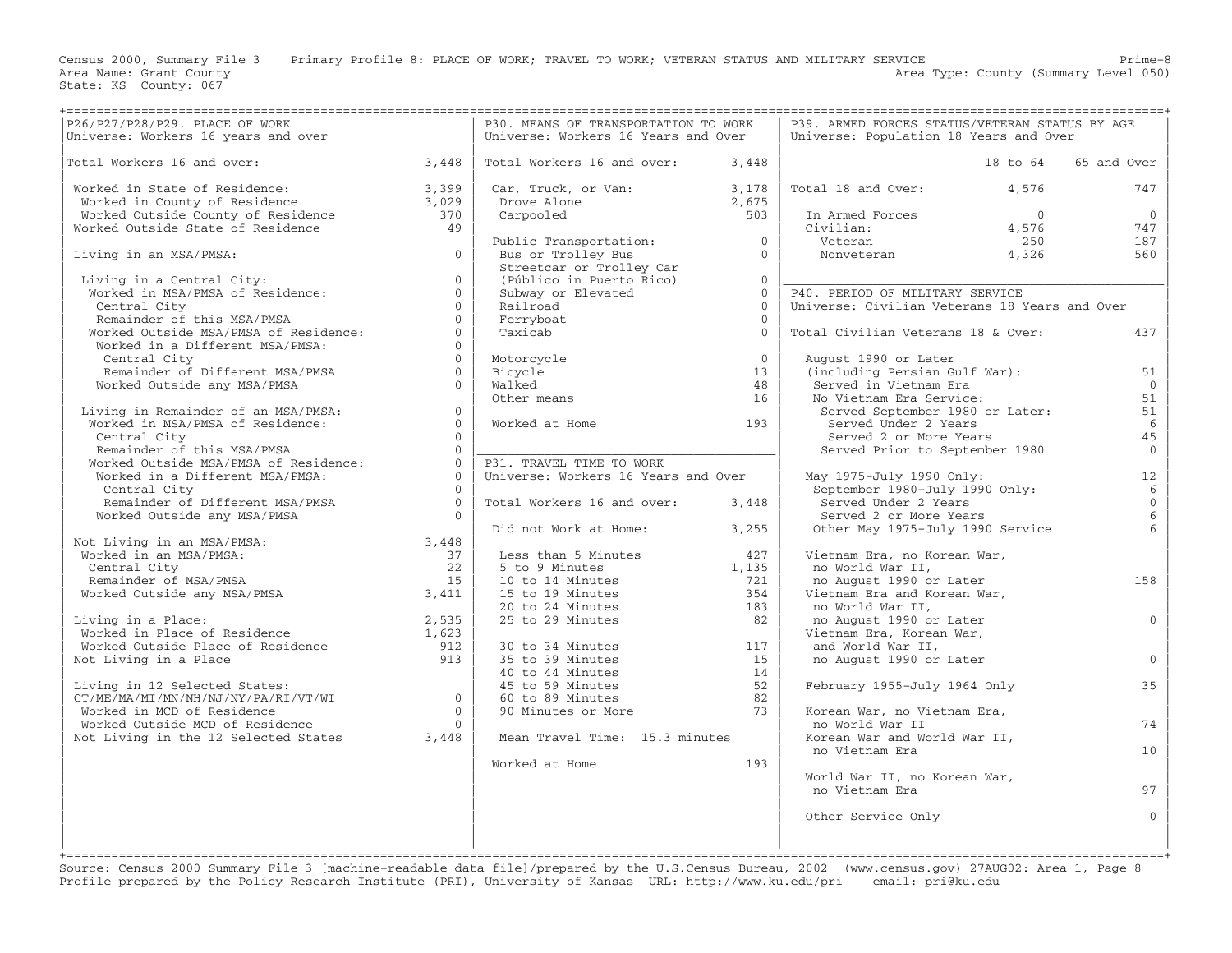Census 2000, Summary File 3 Primary Profile 9: HOUSEHOLD, FAMILY AND PER CAPITA INCOME IN 1999 BY RACE & HISP/LATINO Prime−9 Area Name: Grant County 1999 (Summary Level 050) Area Type: County (Summary Level 050) State: KS County: 067

+===================================================================================================================================================+

| P52/P53/P54/P151A-I/P152A-I/P153A-I. HOUSEHOLD INCOME IN 1999 BY RACE AND HISPANIC/LATINO ORIGIN OF HOUSEHOLDER<br>Universe: Households                                                                          |          |          |                      |                      |                |                          |                 |                   |                              |                        |                              |
|------------------------------------------------------------------------------------------------------------------------------------------------------------------------------------------------------------------|----------|----------|----------------------|----------------------|----------------|--------------------------|-----------------|-------------------|------------------------------|------------------------|------------------------------|
|                                                                                                                                                                                                                  |          |          |                      | Black Amer Indian    |                | Nat Hawaiian             |                 | Other             | Two or *                     |                        | White Alone                  |
|                                                                                                                                                                                                                  | A11      | White    |                      | /Af Amer /Alaska Nat | Asian          |                          | /Pac Isl        | Race              | More                         | Hispanic               | not Hisp.                    |
|                                                                                                                                                                                                                  | Races    | Alone    | Alone                | Alone                | Alone          |                          | Alone           | Alone             | Races *                      | or Latino              | or Latino                    |
| Total Households:                                                                                                                                                                                                | 2,748    | 2,249    | 0                    | 14                   |                | $\mathbf{0}$             | $\mathbf{0}$    | 440               | 45 *                         | 728                    | 1,988                        |
| Less than $$10,000$                                                                                                                                                                                              | 202      | 118      | $\mathbf{0}$         | $\mathbf{0}$         |                | $\Omega$                 | $\Omega$        | 84                | $0 *$                        | 108                    | 94                           |
| $$10,000 - $14,999$                                                                                                                                                                                              | 99       | 75       | $\mathbf{0}$         | $\mathbf{0}$         |                | $\mathbf{0}$             | $\mathbf{0}$    | 24                | $\mathbf{0}$<br>$\star$      | 24                     | 75                           |
| $$15,000 - $19,999$                                                                                                                                                                                              | 209      | 152      | $\mathbf{0}$         | $\mathbf{0}$         |                | $\overline{0}$           | $\mathbf{0}$    | 53                | $^{\star}$<br>$\overline{4}$ | 77                     | 128                          |
| $$20,000 - $24,999$                                                                                                                                                                                              | 156      | 135      | $\mathbf{0}$         | $\mathbf{0}$         |                | $\mathbf{0}$             | $\mathbf{0}$    | $7\phantom{.0}$   | $14 *$                       | 67                     | 89                           |
| $$25,000 - $29,999$                                                                                                                                                                                              | 240      | 189      | $\mathbf{0}$         | 6                    |                | $\Omega$                 | $\mathbf{0}$    | 45                | $0 *$                        | 71                     | 163                          |
| $$30,000 - $34,999$                                                                                                                                                                                              | 211      | 188      | $\mathbf{0}$         | $\mathbf{0}$         |                | $\Omega$                 | $\mathbf{0}$    | 23                | $0 *$                        | 58                     | 153                          |
| $$35,000 - $39,999$                                                                                                                                                                                              | 264      | 215      | $\mathbf{0}$         | $\mathbf 0$          |                | $\Omega$                 | $\Omega$        | 49                | $\Omega$<br>$\star$          | 63                     | 201                          |
| $$40,000 - $44,999$                                                                                                                                                                                              | 178      | 142      | $\Omega$             | $\Omega$             |                | $\Omega$                 | $\Omega$        | 21                | $15 *$                       | 77                     | 93                           |
| $$45,000 - $49,999$                                                                                                                                                                                              | 107      | 71       | $\mathbf{0}$         | $\mathbf{0}$         |                | $\mathbf{0}$             | $\mathbf{0}$    | 30                | $6*$                         | 49                     | 58                           |
| $$50,000 - $59,999$                                                                                                                                                                                              | 271      | 212      | $\mathbf{0}$         | 8                    |                | $\mathbf{0}$             | $\mathbf{0}$    | 45                | 6<br>$^\star$                | 54                     | 203                          |
| $$60,000 - $74,999$                                                                                                                                                                                              | 377      | 336      | $\mathbf{0}$         | $\Omega$             |                | $\Omega$                 | $\Omega$        | 41                | $\Omega$<br>$^{\star}$       | 54                     | 323                          |
| $$75,000 - $99,999$                                                                                                                                                                                              | 234      | 223      | $\Omega$             | $\Omega$             |                | $\Omega$                 | $\Omega$        | 11                | $0 *$                        | 19                     | 215                          |
| $$100,000 - $124,999$                                                                                                                                                                                            | 117      | 110      | $\mathbf 0$          | $\mathbf 0$          |                | $\mathbf{0}$             | $\mathbf{0}$    | $\overline{7}$    | $\mathbf{0}$<br>$\star$      | 7                      | 110                          |
| $$125,000 - $149,999$                                                                                                                                                                                            | 31       | 31       | $\mathbf{0}$         | $\Omega$             |                | $\Omega$                 | $\mathbf{0}$    | $\mathbf{0}$      | $\Omega$<br>$\star$          | $\Omega$               | 31                           |
| $$150,000 - $199,999$                                                                                                                                                                                            | 27       | 27       | $\mathbf{0}$         | $\overline{0}$       |                | $\Omega$                 | $\mathbf{0}$    | $\mathbf{0}$      | $\Omega$<br>$^{\star}$       | $\Omega$               | 27                           |
| \$200,000 or more                                                                                                                                                                                                | 25       | 25       | $\mathbf{0}$         | $\Omega$             |                | $\Omega$                 | $\mathbf{0}$    | $\Omega$          | $\Omega$                     | $\Omega$               | 25                           |
|                                                                                                                                                                                                                  |          |          |                      |                      |                |                          |                 |                   |                              |                        |                              |
| Median                                                                                                                                                                                                           | \$39,854 | \$42,083 | \$0                  | \$55,313             | \$0            |                          | \$0\$           | \$33,261          | $$41,607$ *                  | \$33,102               | \$44,868                     |
| Mean                                                                                                                                                                                                             | \$49,305 | \$52,669 | $\ddot{\phantom{a}}$ | \$42,536             |                |                          |                 | \$33,803          | $$34,876$ *                  | \$33,519               | \$55,218                     |
| P76-82/P154A-I/P155A-I/P156A-I/P157A-I. FAMILY AND NONFAMILY INCOME IN 1999 BY RACE OF HOUSEHOLDER; PER CAPITA INCOME IN 1999 BY INDIVIDUAL RACE<br>Three Universes: Families, Nonfamily Households, All Persons |          |          |                      |                      |                |                          |                 |                   |                              |                        |                              |
|                                                                                                                                                                                                                  |          |          |                      |                      |                |                          |                 |                   |                              |                        |                              |
|                                                                                                                                                                                                                  | A11      | White    | /Af Amer /Alaska Nat | Black Amer Indian    | Asian          | Nat Hawaiian<br>/Pac Isl | Other<br>Race   | Two or *          |                              |                        | White Alone +----------      |
|                                                                                                                                                                                                                  | Races    | Alone    | Alone                | Alone                | Alone          | Alone                    | Alone           | More *<br>Races * | Hispanic<br>or Latino        | not Hisp.<br>or Latino | Nonfamily<br>Households      |
| Total Families:                                                                                                                                                                                                  | 2,131    | 1,714    | $\Omega$             | 8                    | $\mathbf{0}$   | $\mathbf{0}$             | 370             | 39                | $\star$<br>638               | 1,473                  | 617                          |
| Less than $$10,000$                                                                                                                                                                                              | 87       | 45       | $\mathbf{0}$         | $\mathbf{0}$         | $\mathbf{0}$   | $\mathbf{0}$             | 42              | $0 *$             | 61                           | 26                     | 115                          |
| $$10,000 - $14,999$                                                                                                                                                                                              | 60       | 36       | $\mathbf{0}$         | $\mathbf{0}$         | $\mathbf{0}$   | $\mathbf{0}$             | 24              | $0 *$             | 24                           | 36                     | 39                           |
| $$15,000 - $19,999$                                                                                                                                                                                              | 92       | 50       | $\Omega$             | $\Omega$             | $\Omega$       | $\Omega$                 | 38              | $4 *$             | 62                           | 26                     | 117                          |
| $$20,000 - $24,999$                                                                                                                                                                                              | 97       | 76       | $\mathbf 0$          | $\mathbf{0}$         | $\mathbf{0}$   | $\mathbf{0}$             | $\overline{7}$  | $14 *$            | 58                           | 39                     | 59                           |
| $$25,000 - $29,999$                                                                                                                                                                                              | 183      | 143      | $\mathbf{0}$         | $\mathbf{0}$         | $\mathbf{0}$   | $\mathbf{0}$             | 40              | $0 *$             | 70                           | 113                    | 61                           |
| $$30,000 - $34,999$                                                                                                                                                                                              | 168      | 145      | $\Omega$             | $\Omega$             | $\Omega$       | $\Omega$                 | 23              | $0 *$             | 54                           | 114                    | 39                           |
| $$35,000 - $39,999$                                                                                                                                                                                              | 215      | 174      | $\mathbf{0}$         | $\mathbf 0$          | $\Omega$       | $\Omega$                 | 41              | $\mathbf{0}$      | $\star$<br>49                | 166                    | 49                           |
| $$40,000 - $44,999$                                                                                                                                                                                              | 167      | 131      | $\mathbf{0}$         | $\mathbf{0}$         | $\mathbf{0}$   | $\mathbf{0}$             | 21              | $15 *$            | 77                           | 82                     |                              |
| $$45,000 - $49,999$                                                                                                                                                                                              | 92       | 56       | $\mathbf{0}$         | $\mathbf{0}$         | $\mathbf{0}$   | $\mathbf{0}$             | 30              | $6 *$             | 49                           | 43                     | 21                           |
| $$50,000 - $59,999$                                                                                                                                                                                              | 244      | 191      | $\mathbf{0}$         | 8                    | $\overline{0}$ | $\mathbf{0}$             | 45              | $\Omega$          | $\star$<br>62                | 174                    | 22                           |
| $$60,000 - $74,999$                                                                                                                                                                                              | 347      | 306      | $\mathbf{0}$         | $\mathbf{0}$         | 0              | $\mathbf{0}$             | 41              | $\Omega$          | $\star$<br>54                | 293                    | 24                           |
|                                                                                                                                                                                                                  | 212      | 201      | $\Omega$             | $\Omega$             | $\Omega$       | $\Omega$                 | 11              | $\Omega$          | $\star$<br>11                | 201                    | 24                           |
| $$75,000 - $99,999$                                                                                                                                                                                              | 96       | 89       | $\mathbf{0}$         | $\mathbf 0$          | $\Omega$       | $\Omega$                 | $7\phantom{.0}$ | $\Omega$          | $\star$<br>7                 | 89                     | 14                           |
| $$100,000 - $124,999$                                                                                                                                                                                            |          |          | $\Omega$             | $\mathbf{0}$         | $\Omega$       | $\mathbf{0}$             | $\Omega$        | $\Omega$          | $\star$<br>$\Omega$          |                        | 21                           |
| $$125,000 - $149,999$                                                                                                                                                                                            | 20<br>26 | 20<br>26 | $\mathbf{0}$         | $\circ$              | $\Omega$       | $\mathbf{0}$             | $\Omega$        | $\Omega$          | $\mathbf{0}$<br>$\star$      | 20<br>26               | 11                           |
| $$150,000 - $199,999$<br>\$200,000 or more                                                                                                                                                                       | 25       | 25       | $\Omega$             | $\Omega$             | $\Omega$       | $\Omega$                 | $\Omega$        | $\Omega$          | $\star$<br>$\Omega$          | 25                     | $\mathbf{1}$<br>$\mathbf{0}$ |
|                                                                                                                                                                                                                  |          |          |                      |                      |                |                          |                 |                   |                              |                        |                              |
| Family Median                                                                                                                                                                                                    | \$44,914 | \$50,156 | \$0\$                | \$56,250             | \$0            | \$0\$                    | \$36,058        | $$40,536$ *       | \$34,537                     | \$56,437               | N/A                          |
| Family Mean                                                                                                                                                                                                      | \$54,510 | N/A      | N/A                  | N/A                  | N/A            | N/A                      | N/A             | $N/A$ *           | N/A                          | N/A                    | N/A                          |
|                                                                                                                                                                                                                  |          |          |                      |                      |                |                          |                 |                   | $\star$                      |                        |                              |
| NonFamily Median                                                                                                                                                                                                 | N/A      | \$24,345 | \$0                  | \$26, 250            | \$0            | \$0                      | \$8,833         | $$51,250$ *       | \$9,667                      | \$24,688               | \$22,467                     |
| NonFamily Mean                                                                                                                                                                                                   | N/A      | N/A      | N/A                  | N/A                  | N/A            | N/A                      | N/A             | $N/A$ *           | N/A                          | N/A                    | \$30,447                     |
| Per Capita-All Pers                                                                                                                                                                                              | \$17,072 | \$19,454 | \$0                  | \$7,267              | \$0            | \$0                      | \$8,952         | $$14,018$ *       | $\star$<br>\$8,894           | \$21,808               | N/A                          |

Source: Census 2000 Summary File 3 [machine−readable data file]/prepared by the U.S.Census Bureau, 2002 (www.census.gov) 27AUG02: Area 1, Page 9 Profile prepared by the Policy Research Institute (PRI), University of Kansas URL: http://www.ku.edu/pri email: pri@ku.edu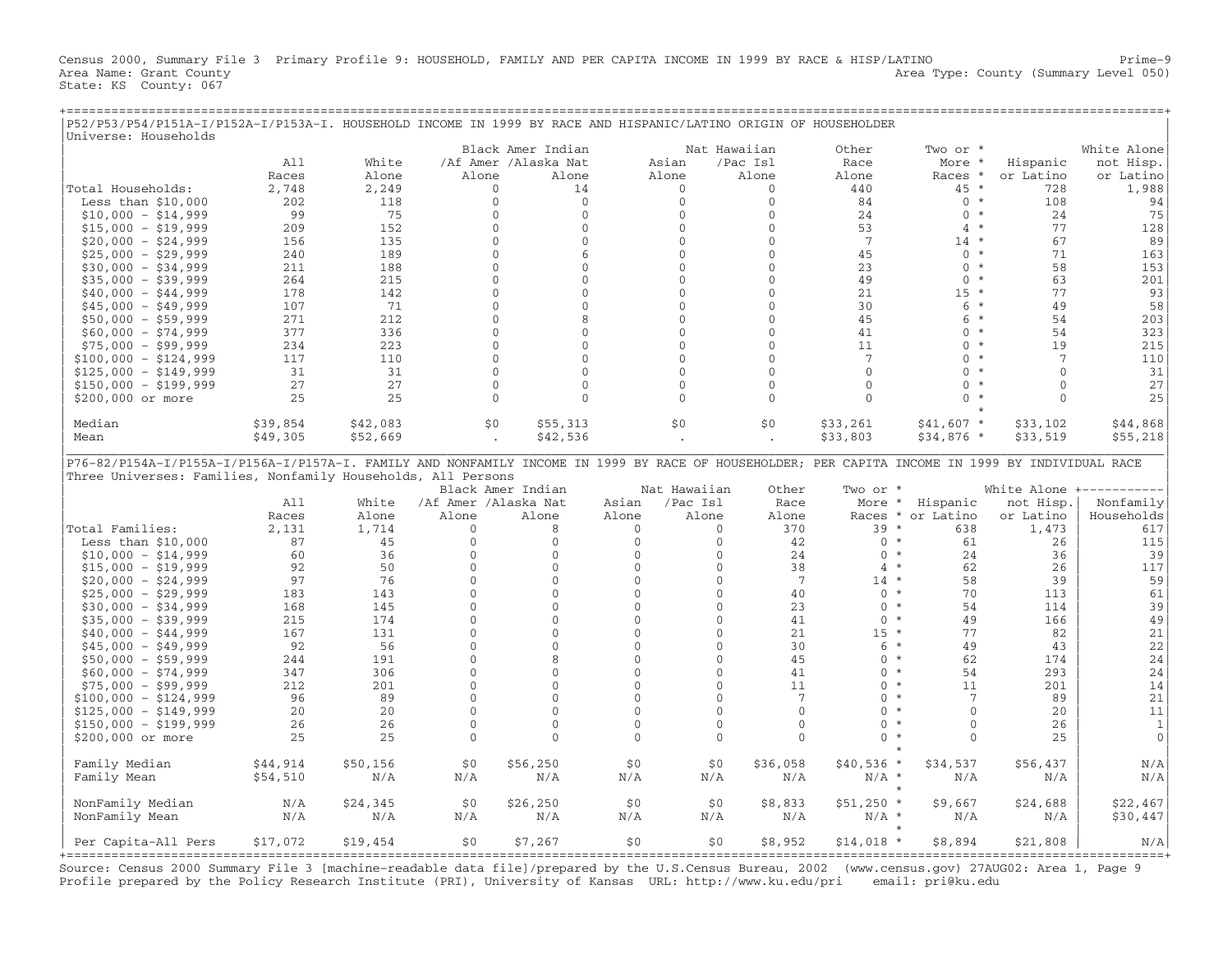Census 2000, Summary File 3 Primary Profile 10: SOURCE OF INCOME, EARNINGS; POVERTY STATUS OF PERSONS BY RACE/HISPANIC Prime−10 Area Name: Grant County **Area Type: County** (Summary Level 050) State: KS County: 067

| P58-P75. SOURCE OF HOUSEHOLD INCOME IN 1999                                      |                         |              | P85/PCT47. MEDIAN EARNINGS IN 1999            |                      |                           |                           |                           |           |                          |                 | PCT50. RATIO OF INCOME IN 1999 TO POVERTY LEVEL BY AGE |
|----------------------------------------------------------------------------------|-------------------------|--------------|-----------------------------------------------|----------------------|---------------------------|---------------------------|---------------------------|-----------|--------------------------|-----------------|--------------------------------------------------------|
| Nine Universes: Households with Income from                                      |                         |              | Univ.: Population 16 and Over with Earnings   |                      |                           |                           |                           |           |                          |                 | Univ: Population for Whom Poverty Status is Determined |
|                                                                                  | Each Specified Source   |              |                                               |                      |                           |                           |                           |           |                          |                 |                                                        |
|                                                                                  |                         |              |                                               |                      | -Median Earnings in 1999- |                           |                           |           | Under 5                  | 5 to 11         | 12 to 17                                               |
|                                                                                  | Households              | Mean         |                                               | Worked Full-time     |                           |                           |                           |           |                          |                 |                                                        |
|                                                                                  | with                    | from         |                                               | Year-round           |                           | Total                     | Total Universe:           |           | 668                      | 971             | 917                                                    |
|                                                                                  |                         |              |                                               |                      |                           |                           |                           |           |                          |                 |                                                        |
|                                                                                  | Source                  | Source       |                                               |                      |                           |                           | Under 0.50                |           | 63                       | 54              | 50                                                     |
|                                                                                  |                         |              | Both Sexes:                                   | \$29,398             |                           | \$21,871                  | $0.50 - 0.74$             |           | 18                       | 49              | 90                                                     |
| Earnings                                                                         | 2,367                   | \$46,776     | Male                                          | \$34,464             |                           | \$29,339                  | $0.75 - 0.99$             |           | $\overline{0}$           | 19              | 16                                                     |
|                                                                                  |                         |              | Female                                        | \$22,000             |                           | \$13,164                  | $1.00 - 1.24$             |           | 82                       | 47              | 44                                                     |
| Wages or Salary                                                                  | 2,212                   | \$42,733     |                                               |                      |                           |                           | $1.25 - 1.49$             |           | 66                       | 80              | 37                                                     |
|                                                                                  |                         |              | P88. RATIO OF INCOME IN 1999 TO POVERTY LEVEL |                      |                           |                           | $1.50 - 1.74$             |           | 67                       | 164             | 28                                                     |
| Self Employment                                                                  | 555                     | \$29,179     | Universe: Population for Whom Poverty         |                      |                           |                           | $1.75 - 1.84$             |           | 20                       | 65              | 23                                                     |
|                                                                                  |                         |              |                                               | Status is Determined |                           |                           | $1.85 - 1.99$             |           | 22                       | 29              | 15                                                     |
| Interest, Dividends,                                                             |                         |              |                                               |                      |                           | Cumulative                | $2.00$ & over             |           | 330                      | 464             | 614                                                    |
| or Net Rental                                                                    | 1,012                   | \$11,687     |                                               |                      | Persons                   | Percent                   |                           |           |                          |                 |                                                        |
|                                                                                  |                         |              |                                               |                      |                           |                           |                           |           | 18 to 44                 |                 | 45 to 64 65 and Over                                   |
| Social Security                                                                  | 596                     | \$11,776     | Total Universe:                               |                      | 7,807                     | 100.0%                    |                           |           |                          |                 |                                                        |
|                                                                                  |                         |              |                                               |                      |                           |                           |                           |           |                          |                 |                                                        |
|                                                                                  |                         |              | Under 0.50                                    |                      | 408                       | 5.2%                      | Total Universe:           |           | 2,897                    | 1,673           | 681                                                    |
| Supplemental                                                                     |                         |              | $0.50 - 0.74$                                 |                      | 275                       | 8.7%                      | Under 0.50                |           | 173                      | 56              | 12                                                     |
| Security (SSI)                                                                   | 115                     | \$6,771      | $0.75 - 0.99$                                 |                      | 102                       | 10.1%                     | $0.50 - 0.74$             |           | 87                       | 15              | 16                                                     |
|                                                                                  |                         |              | $1.00 - 1.24$                                 |                      | 384                       | 15.0%                     | $0.75 - 0.99$             |           | 37                       | $7\overline{ }$ | 23                                                     |
| Public Assistance                                                                | 77                      | \$2,191      | $1.25 - 1.49$                                 |                      | 440                       | 20.6%                     | $1.00 - 1.24$             |           | 174                      | 37              | $\mathbb O$                                            |
|                                                                                  |                         |              | $1.50 - 1.74$                                 |                      | 536                       | 27.5%                     | $1.25 - 1.49$             |           | 162                      | 80              | 15                                                     |
| Retirement                                                                       | 279                     | \$12,038     | $1.75 - 1.84$                                 |                      | 179                       | 29.8%                     | $1.50 - 1.74$             |           | 212                      | 49              | 16                                                     |
|                                                                                  |                         |              | $1.85 - 1.99$                                 |                      | 235                       | 32.8%                     | $1.75 - 1.84$             |           | 55                       | 7               | $\overline{9}$                                         |
| Other Types                                                                      | 263                     | \$6,157      | $2.00$ & over                                 |                      | 5,248                     | 100.0%                    | $1.85 - 1.99$             |           | 95                       | 48              | 26                                                     |
|                                                                                  |                         |              |                                               |                      |                           |                           | $2.00$ & over             |           | 1,902                    | 1,374           | 564                                                    |
|                                                                                  |                         |              |                                               |                      |                           |                           |                           |           |                          |                 |                                                        |
| P87/P159A-I. POVERTY STATUS IN 1999 BY AGE BY RACE AND HISPANIC OR LATINO ORIGIN |                         |              |                                               |                      |                           |                           |                           |           |                          |                 |                                                        |
|                                                                                  |                         |              |                                               |                      |                           |                           |                           |           |                          |                 |                                                        |
| Universe: Population for Whom Poverty Status is Determined                       |                         |              |                                               |                      |                           |                           |                           |           |                          |                 |                                                        |
|                                                                                  |                         |              |                                               |                      |                           | $---$ Black/African $---$ |                           |           | -- American Indian/--    |                 |                                                        |
|                                                                                  | $----$ All Races $----$ |              | $---$ White Alone $---$                       |                      |                           | American Alone            |                           |           | Alaska Native Alone      |                 | $--- A {\bf s}$ Asian Alone $---$                      |
|                                                                                  | Below                   | Above        | Below                                         | Above                | Below                     |                           | Above                     | Below     | Above                    | Below           | Above                                                  |
|                                                                                  |                         |              |                                               |                      |                           |                           |                           |           |                          |                 |                                                        |
| Total Universe:                                                                  | 785                     | 7,022        | 365                                           | 5,611                |                           | $\mathbf{0}$              | 9                         | $\Omega$  | 60                       | $\Omega$        |                                                        |
| Under 5 Years                                                                    | 81                      | 587          | 35                                            | 387                  |                           | $\Omega$                  | $\mathbf{Q}$              | $\Omega$  | 21                       | $\Omega$        | $\Omega$                                               |
| 5 Years                                                                          | 33                      | 79           | - 9                                           | 71                   |                           | $\Omega$                  | $\Omega$                  | $\Omega$  | $\Omega$                 | $\Omega$        | $\mathbf 0$                                            |
| 6 to 11 Years                                                                    | 89                      | 770          | 46                                            | 585                  |                           | $\Omega$                  | $\Omega$                  | $\Omega$  | 6                        | $\Omega$        | $\Omega$                                               |
| 12 to 17 Years                                                                   | 156                     | 761          | 44                                            | 595                  |                           | $\Omega$                  | $\Omega$                  | $\Omega$  | $\Omega$                 | $\Omega$        | $\Omega$                                               |
| 18 to 64 Years                                                                   | 375                     | 4,195        | 202                                           | 3,384                |                           | $\Omega$                  | $\Omega$                  | $\Omega$  | 33                       | $\Omega$        | $\Omega$                                               |
| 65 to 74 Years                                                                   | 16                      | 414          | 6                                             | 373                  |                           | $\mathbf{0}$              | $\Omega$                  | $\Omega$  | $\Omega$                 | $\Omega$        | $\mathbf{0}$                                           |
| 75 Years & Over                                                                  | 35                      | 216          | 23                                            | 216                  |                           | $\Omega$                  | $\Omega$                  | $\bigcap$ | $\Omega$                 | $\Omega$        | $\Omega$                                               |
|                                                                                  |                         |              |                                               |                      |                           |                           |                           |           |                          |                 |                                                        |
|                                                                                  |                         |              |                                               |                      |                           |                           |                           |           |                          |                 |                                                        |
|                                                                                  | Native Hawaiian & Other |              |                                               |                      |                           |                           |                           |           |                          |                 | $---$ White Alone $---$                                |
|                                                                                  | Pacific Islander Alone  |              | -- Other Race Alone --                        |                      |                           | -- Two or More Races --   |                           |           | * - Hispanic or Latino - |                 | not Hispanic or Latino                                 |
|                                                                                  | Below                   | Above        | Below                                         | Above                | Below                     |                           | Above<br>$\star$          | Below     | Above                    | Below           | Above                                                  |
|                                                                                  |                         |              |                                               |                      |                           |                           |                           |           |                          |                 |                                                        |
| Total Universe:                                                                  | $\Omega$                | $\Omega$     | 394                                           | 1,243                |                           | 26                        | $\star$<br>99             | 476       | 2,261                    | 287             | 4,643                                                  |
| Under 5 Years                                                                    | $\Omega$                | $\Omega$     | 46                                            | 155                  |                           | $\Omega$                  | 15<br>$\star$             | 61        | 274                      | 20              | 273                                                    |
| 5 Years                                                                          | $\Omega$                | $\Omega$     | 20                                            | 8                    |                           | $\overline{4}$            | $\star$<br>$\Omega$       | 24        | 8                        | - 9             | 71                                                     |
| 6 to 11 Years                                                                    | $\mathbf{0}$            | $\mathbf{0}$ | 38                                            | 179                  |                           | 5                         | $\star$<br>$\overline{0}$ | 52        | 367                      | 32              | 397                                                    |
| 12 to 17 Years                                                                   | $\Omega$                | $\Omega$     | 106                                           | 144                  |                           | 6                         | 22<br>$\star$             | 111       | 268                      | 39              | 476                                                    |
| 18 to 64 Years                                                                   | $\mathbf 0$             | $\mathbf{0}$ | 162                                           | 716                  |                           | 11                        | $\star$<br>62             | 206       | 1,303                    | 158             | 2,837                                                  |
|                                                                                  | $\Omega$                | $\Omega$     |                                               |                      |                           | $\Omega$                  | $\star$<br>$\Omega$       |           |                          | 6               |                                                        |
| 65 to 74 Years                                                                   |                         |              | 10                                            | 41                   |                           | $\Omega$                  | $\star$                   | 10        | 41                       |                 | 373                                                    |
| 75 Years & Over                                                                  | $\Omega$                | $\Omega$     | 12                                            | $\Omega$             |                           |                           | $\Omega$                  | 12        | $\Omega$                 | 23              | 216                                                    |
| koooooooooooooo                                                                  |                         |              |                                               |                      |                           |                           |                           |           |                          |                 |                                                        |

Source: Census 2000 Summary File 3 [machine−readable data file]/prepared by the U.S.Census Bureau, 2002 (www.census.gov) 27AUG02: Area 1, Page 10 Profile prepared by the Policy Research Institute (PRI), University of Kansas URL: http://www.ku.edu/pri email: pri@ku.edu